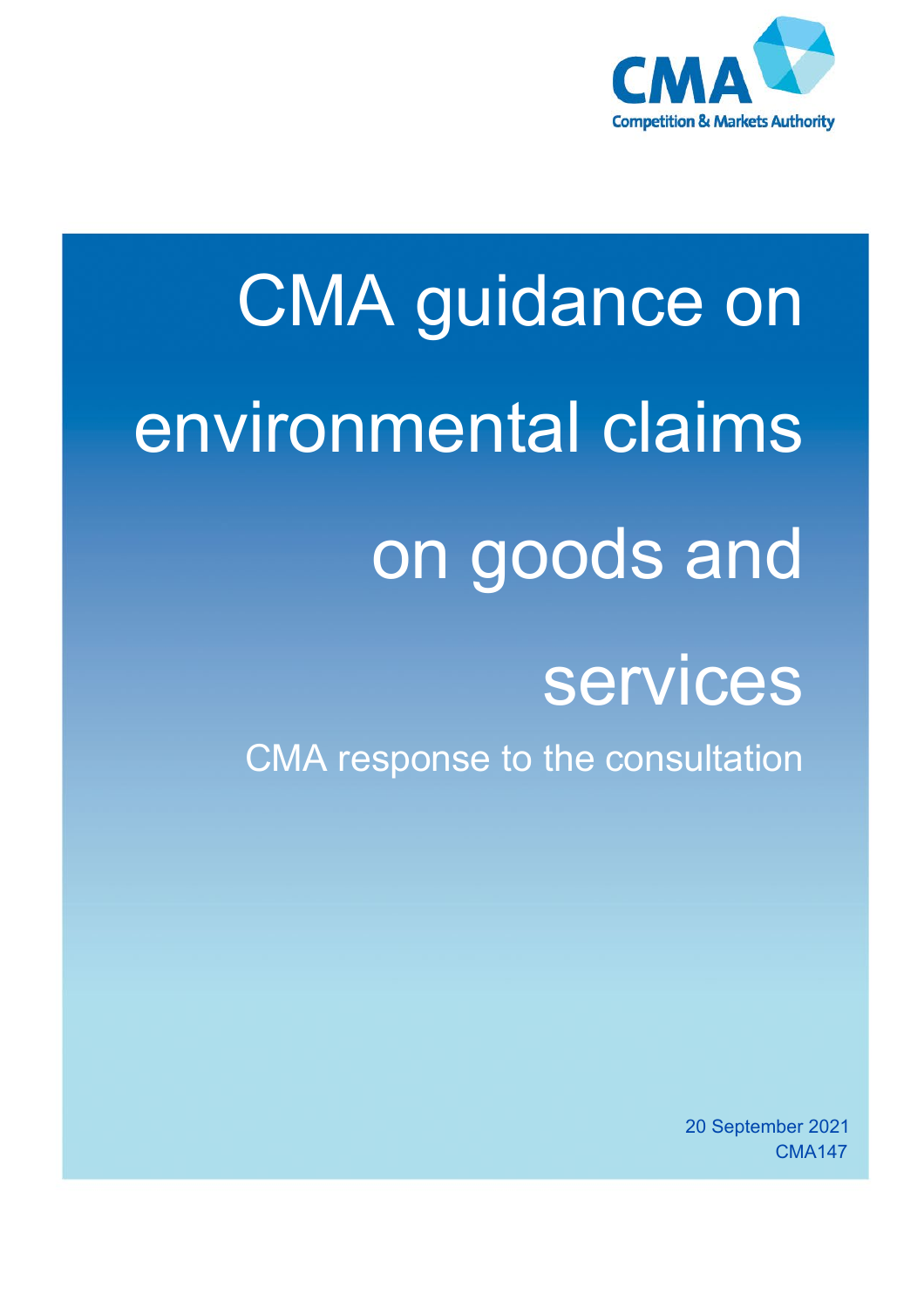© Crown copyright 2021

You may reuse this information (not including logos) free of charge in any format or medium, under the terms of the Open Government Licence.

To view this licence, visit [www.nationalarchives.gov.uk/doc/open-government](http://www.nationalarchives.gov.uk/doc/open-government-licence/)[licence/](http://www.nationalarchives.gov.uk/doc/open-government-licence/) or write to the Information Policy Team, The National Archives, Kew, London TW9 4DU, or email: [psi@nationalarchives.gsi.gov.uk.](mailto:psi@nationalarchives.gsi.gov.uk)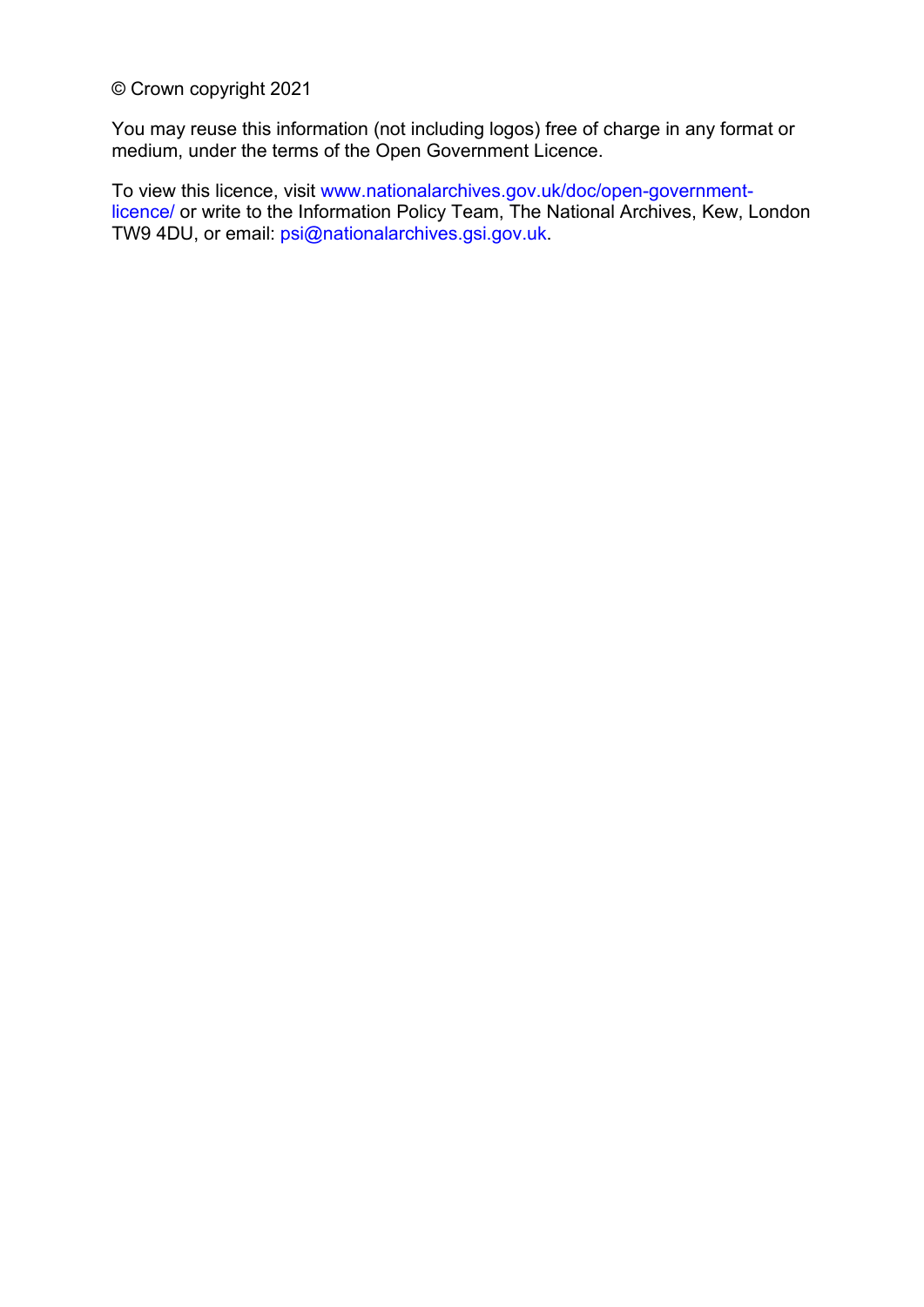# **Contents**

## Page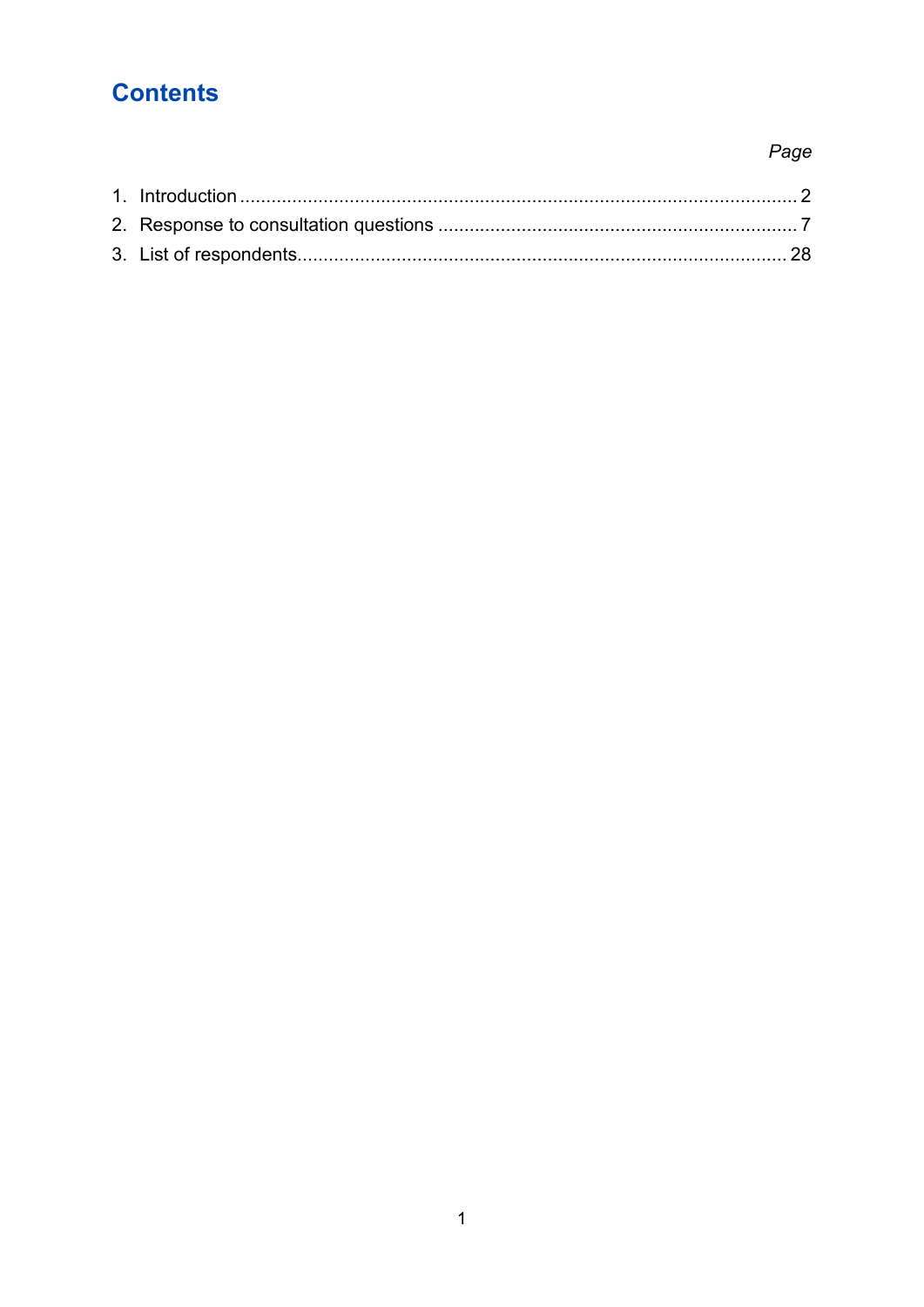## <span id="page-3-0"></span>**1. Introduction**

- 1.1 This document summarises the main comments made by stakeholders to the Competition and Markets Authority's (CMA) consultation on draft consumer law guidance on environmental claims on goods and services.<sup>[1](#page-3-1)</sup>
- 1.2 It also sets out the CMA's response to these comments and, where relevant, the corresponding changes it has made to the final guidance. The final version of the guidance is available on the CMA website.[2](#page-3-2)
- 1.3 Alongside the guidance, the CMA is publishing a video for businesses and short guide, all of which you can find on our green claims code website.<sup>3</sup>

## **Background**

#### *Call for information*

- 1.4 In November 2020, the CMA launched a project to gain a better understanding of issues relating to misleading environmental claims, also called 'greenwashing'.[4](#page-3-4)
- 1.5 We asked consumers, businesses and stakeholders to tell us about their experiences. We were interested in what factors influence consumer purchasing decisions, and what might help consumers make more informed choices in future. We were also interested in how businesses ensure compliance with UK consumer protection law, and in what additional support could be provided to improve compliance.

#### *Draft guidance*

- 1.6 Having considered the responses to this call for information, the CMA decided to consult on new guidance for businesses. The intention was that the guidance would:
	- • help businesses which were inadvertently getting things wrong to comply with consumer protection law; and

<span id="page-3-1"></span><sup>1</sup> [www.gov.uk/cma-cases/misleading-environmental-claims](http://www.gov.uk/cma-cases/misleading-environmental-claims) 

<span id="page-3-2"></span><sup>2</sup> <https://www.gov.uk/government/publications/green-claims-code-making-environmental-claims>

<span id="page-3-3"></span><sup>3</sup> <https://greenclaims.campaign.gov.uk/>

<span id="page-3-4"></span><sup>4</sup> [www.gov.uk/cma-cases/misleading-environmental-claims](http://www.gov.uk/cma-cases/misleading-environmental-claims)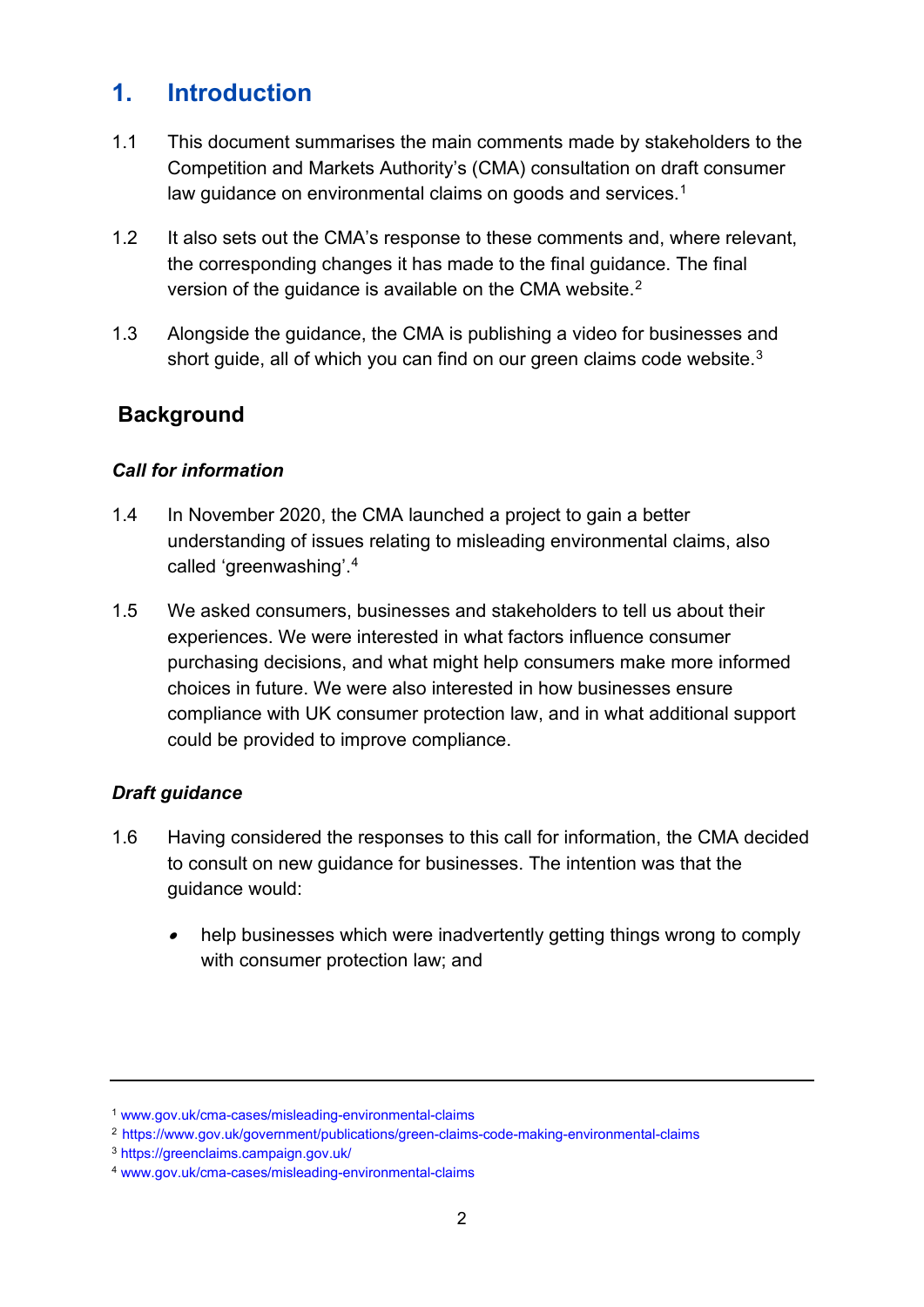- give businesses the confidence to share information about products and services which were better for the environment.
- 1.7 By preventing misleading claims we hope to reduce the harm to consumers and competitors and increase trust in environmental claims. By giving environmentally conscious businesses greater support to make legitimate claims, we hope that consumers will be able to make better choices. This should, among other things, support the transition to a low carbon economy in line with UK and international targets and help fair-dealing businesses prosper.

#### *Consultation on draft guidance*

- 1.8 Between 21 May and 16 July 2021, we carried out a public consultation on the draft guidance. This was published on the CMA website, and subsequently publicised both to, and by, a range of stakeholders, including consumer groups, businesses, academics and third sector organisations.
- 1.9 Alongside the consultation, we also published a literature review, which examined the role of environmental claims and greenwashing in consumer decision-making.
- 1.10 During the consultation period we held two stakeholder roundtables in conjunction with the British Retail Consortium. These were attended by around 130 stakeholders representing small, medium and large businesses. Those businesses operate across a range of sectors including food and drink, household products, fashion, energy and agriculture. The roundtables were also attended by other interested stakeholders including representatives of UK and devolved government departments, economic regulators, charities and UK universities.
- 1.11 In addition to the roundtables, we also had bilateral meetings with a range of trade associations, businesses and third sector organisations.
- 1.12 We received 95 formal written responses to the public consultation. Respondents who agreed to be named are listed in the Appendix. We would like to thank all respondents for their constructive engagement in this consultation.

#### *Actions following consultation*

1.13 We have carefully considered all the responses to our consultation. We are publishing the responses alongside this consultation response, except where respondents have requested that these remain confidential.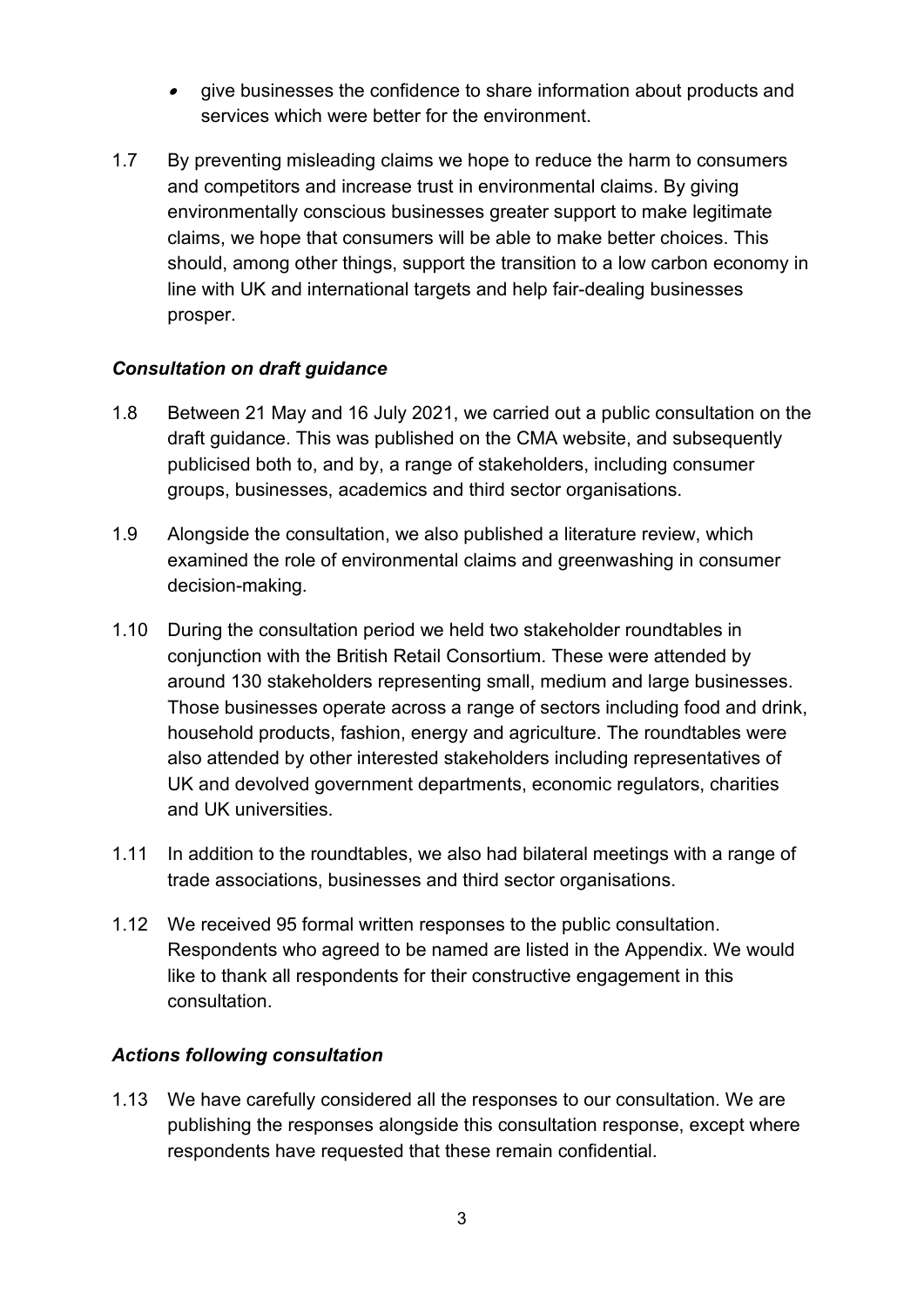- 1.14 We have carefully considered all the responses, but we do not in this document address every point made in them. Instead, we focus on what appear to us to be the main themes which emerged during the consultation, and a summary of these is set out in section 2. We also explain whether, and if so how, we have amended the guidance to reflect any of the comments received.
- 1.15 We are now publishing our final guidance. We may, of course, review the guidance from time to time, to ensure that it remains current and relevant to businesses.

## **Next steps**

#### *Compliance campaign*

- 1.16 The main purpose of the guidance is to help businesses understand and comply with their existing obligations under consumer law.
- 1.17 We recognise that it may take some time for businesses to familiarise themselves with the guidance. Some businesses will have to make changes in order to comply with the law, for example, by redesigning packaging or marketing campaigns.
- 1.18 With this in mind, until the end of 2021, we will be running a compliance campaign, to ensure that businesses within the scope of the guidance are aware of its contents.
- 1.19 This compliance campaign will include ongoing engagement with businesses producing and selling goods and services, relevant trade associations, advertising and public relations agencies, and others.
- 1.20 To help stakeholders understand our key principles, we are creating a new 'Green Claims Code' website, [5](#page-5-0) featuring a short video and short guide to the principles, to help businesses quickly and easily consider what changes they might need to make to their marketing materials, practices and packaging.

<span id="page-5-0"></span><sup>5</sup> <https://greenclaims.campaign.gov.uk/>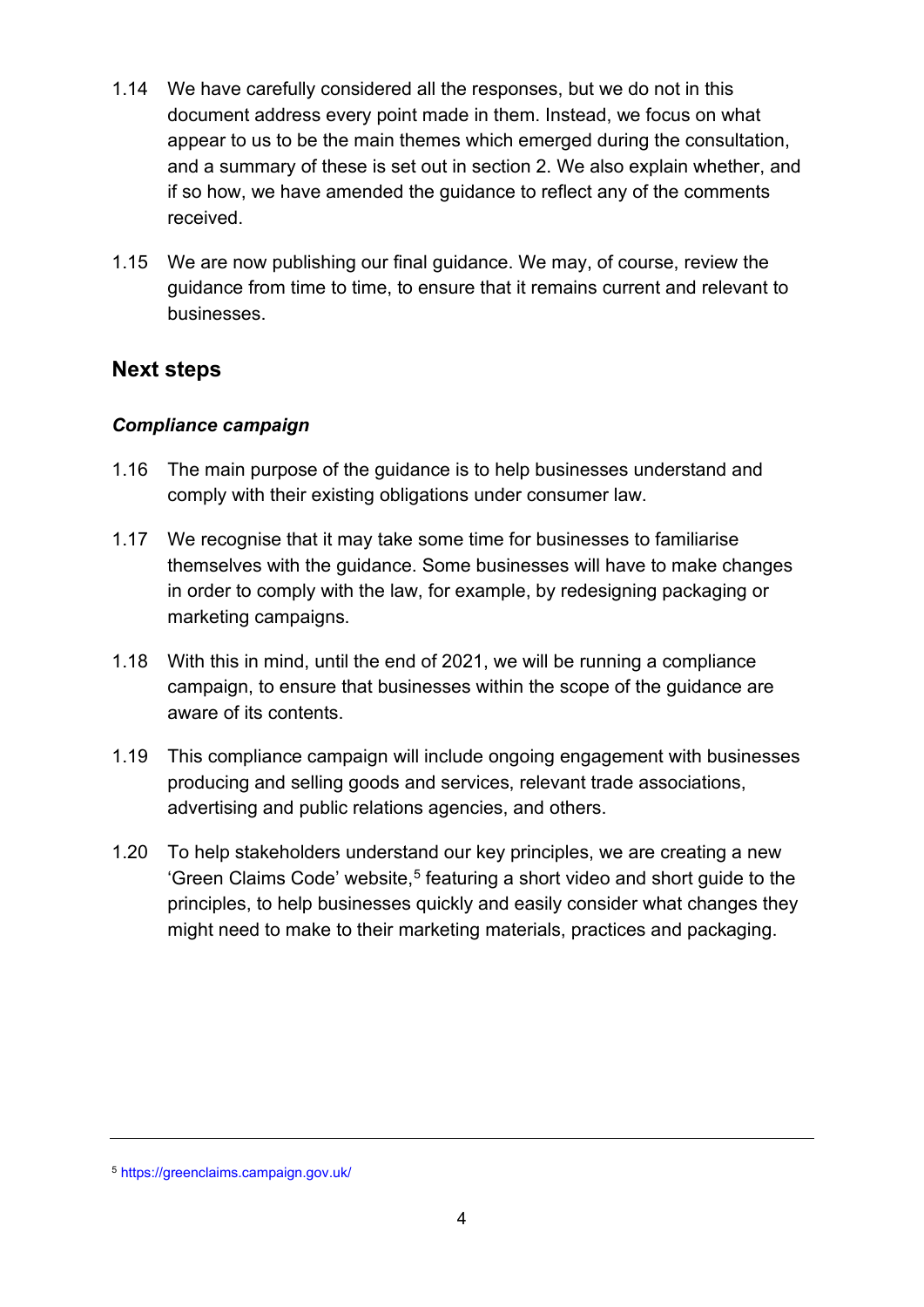#### *Compliance review and enforcement*

- 1.21 We will be carrying out a compliance review, commencing in early 2022, to assess compliance with consumer protection law in relation to making environmental claims.
- 1.22 As part of the review, we will analyse information from a range of sources, including from stakeholders such as consumers, businesses and third sector organisations, as well as reviewing businesses' websites, products and marketing materials.
- 1.23 Should infringements be identified, the CMA or another consumer enforcement body<sup>[6](#page-6-0)</sup> may decide to take action, including before the compliance review has concluded. This does not mean that enforcement action must, or will, be taken in every case and decisions will be subject to the CMA's prioritisation principles.
- 1.24 We will also be continuing to work on greenwashing issues over the coming months. Where there is evidence of breaches of consumer protection law we may take appropriate action, even before beginning our formal compliance review.
- 1.25 The Advertising Standards Authority (ASA) continues to play a leading role in ensuring that advertising complies with consumer protection law. Trading Standards Services and sectoral regulators also have a key role to play in taking appropriate enforcement action. We will continue to work closely with those enforcement partners to ensure a joined-up approach to tackling greenwashing.

#### *Ongoing engagement with government, regulators and international partners*

- 1.26 Throughout the course of our work on environmental claims, we have been working closely with the Department for Environment, Food and Rural Affairs (Defra), the Department for Business, Energy and Industrial Strategy (BEIS), the devolved administrations and sectoral regulators.
- 1.27 As our work on environmental claims proceeds, we will continue to engage with government and sectoral regulators to ensure that businesses are not

<span id="page-6-0"></span><sup>6</sup> This includes Trading Standards Services, the Financial Conduct Authority (FCA), the Civil Aviation Authority, the Utilities Regulator for Northern Ireland, the Office of Communications (Ofcom), the Department for the Economy in Northern Ireland, the Water Services Regulation Authority (Ofwat), the Gas and Electricity Markets Authority (Ofgem), the Information Commissioner, the Office of Road and Rail (ORR) and Which?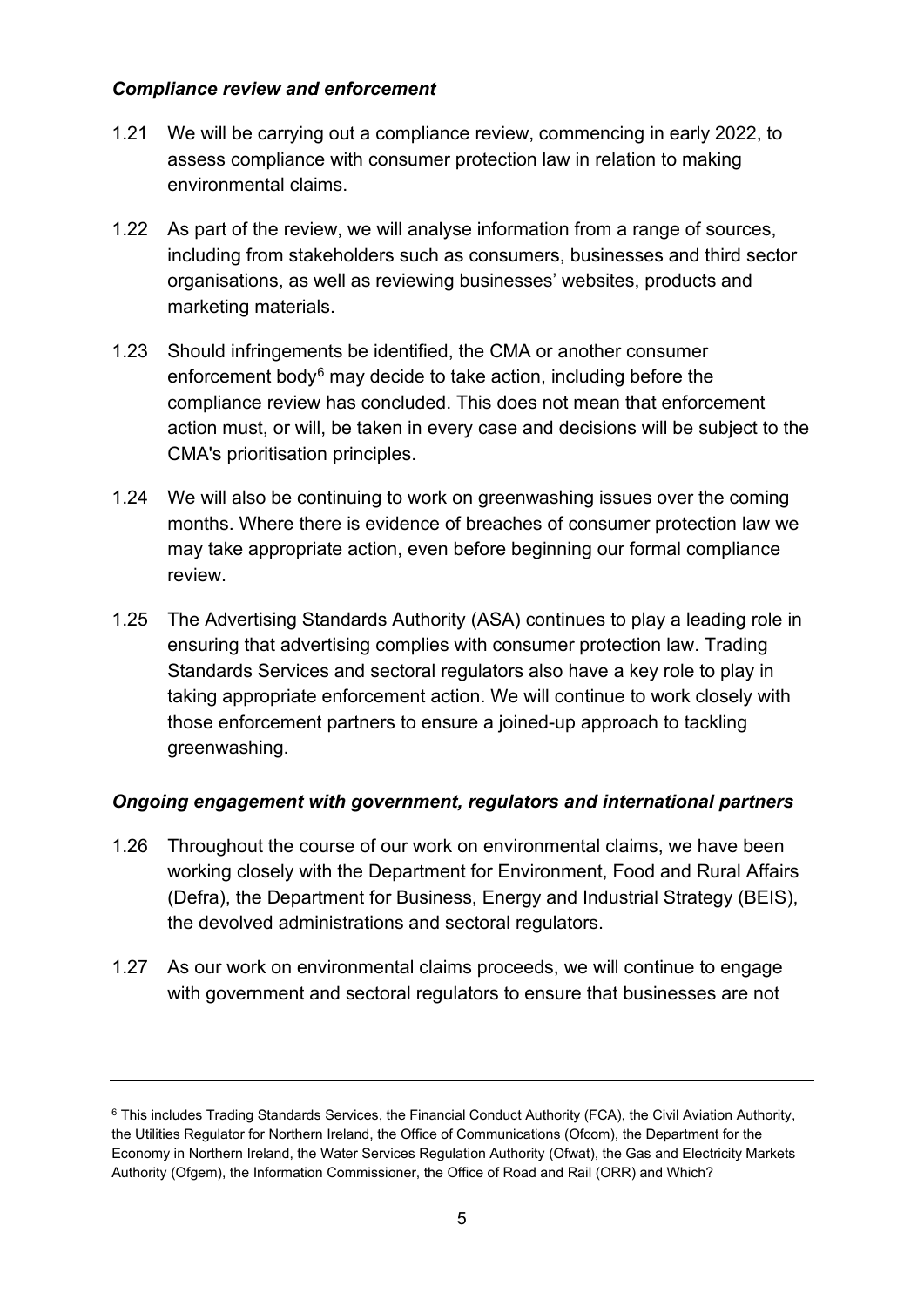subject to inconsistent obligations, and that consumers receive the information they need to make informed decisions.

- 1.28 In particular, we will share with the relevant government departments the feedback we have received on matters where further regulation may be helpful.
- 1.29 Among other things, this will include working closely with CMA colleagues in responding to the recent request for advice from the Secretary of State for Business, Energy and Industrial Strategy. That request is about how current competition and legal frameworks impact on the delivery of the UK's Net Zero and sustainability goals, whether any changes to those frameworks would help and how the UK can better use the powers available under competition and consumer protection laws to achieve those goals.<sup>[7](#page-7-0)</sup>
- 1.30 In addition, we will continue to engage on sector-specific issues, including, for example, working with BEIS on the recently launched call for evidence on the greenwashing of energy tariffs.[8](#page-7-1)
- 1.31 Misleading environmental claims are a global issue. The CMA will also therefore continue to work with our partners in the International Consumer Protection and Enforcement Network (ICPEN) to contribute to the development of a consistent approach to green claims and greenwashing around the world. In addition, we are engaging with the Organisation for Economic Co-operation and Development (OECD) and the United Nations Conference on Trade and Development (UNCTAD) to capitalise on the work that is going on around the world to protect consumers from misleading environmental claims.

<span id="page-7-0"></span><sup>7</sup> The letter from the Secretary of State can be found on www.gov.uk: [Reforming competition and consumer](https://www.gov.uk/government/consultations/reforming-competition-and-consumer-policy)  [policy.](https://www.gov.uk/government/consultations/reforming-competition-and-consumer-policy)

<span id="page-7-1"></span><sup>8</sup> Further information about the call for evidence can be found on [www.gov.uk:](http://www.gov.uk/) [Designing a framework for](https://www.gov.uk/government/consultations/designing-a-framework-for-transparency-of-carbon-content-in-energy-products-call-for-evidence)  [transparency of carbon content in energy products: call for evidence.](https://www.gov.uk/government/consultations/designing-a-framework-for-transparency-of-carbon-content-in-energy-products-call-for-evidence)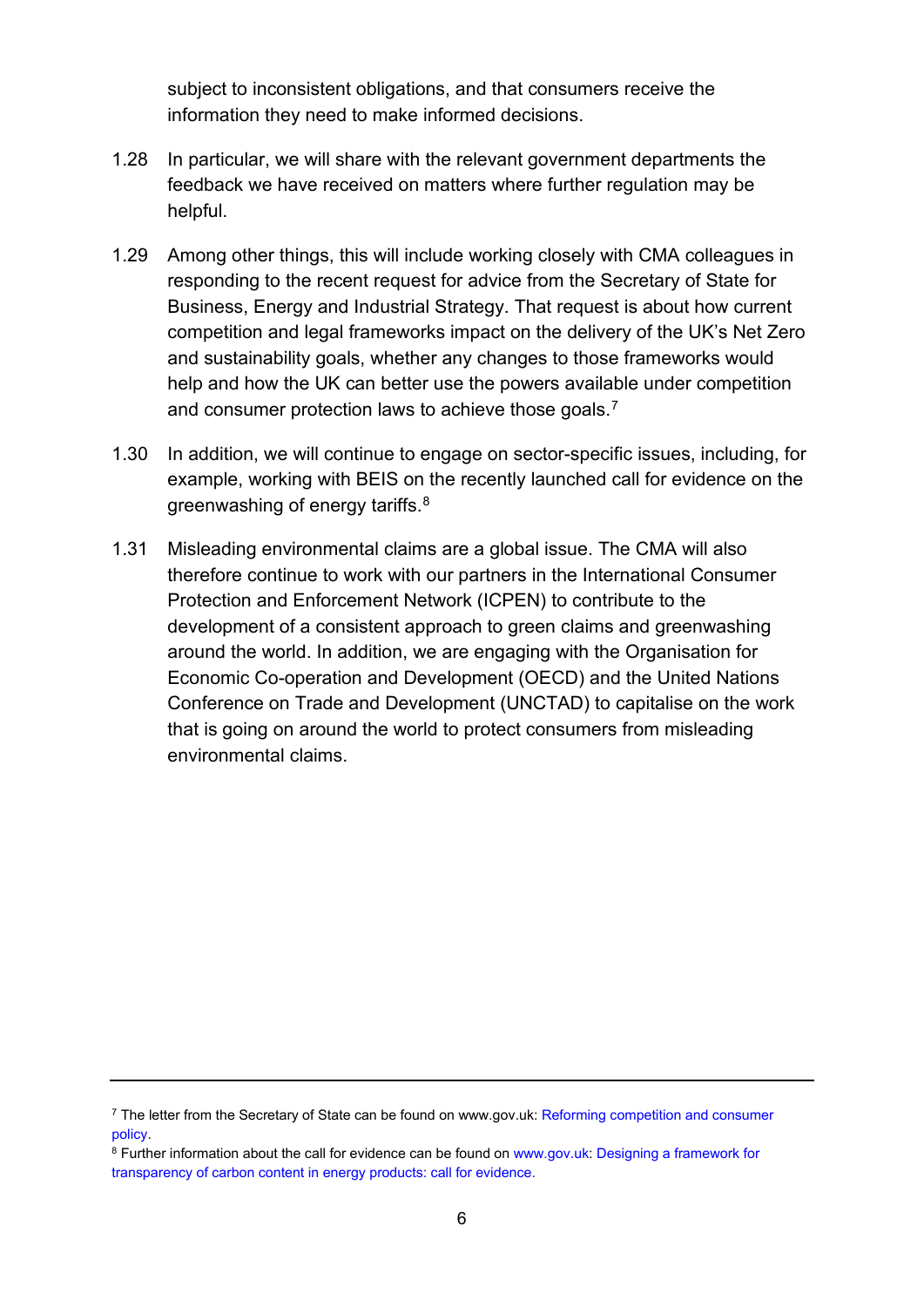# <span id="page-8-0"></span>**2. Response to consultation questions**

- 2.1 The CMA's consultation on its draft guidance on environmental claims on goods and services invited responses to the questions shown in bold below.
- 2.2 We have carefully considered all the responses received and the representations made to the CMA as part of the consultation.
- 2.3 The CMA's response to the main issues highlighted is included after each question.
- 2.4 It is also worth noting that a number of consultation responses included points relevant to several of the questions asked. To avoid undue repetition, we have not repeated every point under every question. Instead, we have described the point under the question to which we think it most closely relates. This is in addition to considering it more generally for all aspects of the guidance.

## **Questions on scope**

#### **Does the draft guidance cover all the important consumer protection law issues relating to the making of environmental claims? If not, what else should this guidance include and why?[9](#page-8-1)**

- 2.5 Most respondents agreed that the guidance covers all the important consumer law issues relating to the making of environmental claims.
- 2.6 Some respondents asked for alignment with other guidance for example, Defra's guidance on making an environmental claim for your product, the ASA's Advertising Codes and the Waste and Resources Action Programme's (WRAP) guidance on compostable plastic and polymer choices. Many respondents also indicated that it would be helpful to have a single set of guidance.
- 2.7 Some respondents in different sectors asked us to refer to, or align our guidance with, various international standards and/or sector specific rules and regulations.
- 2.8 A small number of respondents asked the CMA to define commonly used terms like 'sustainability,' 'recyclability,' 'eco-friendly,' and 'biodegradable'. Several respondents supported the idea of having a list of 'banned' claims.

<span id="page-8-1"></span><sup>9</sup> Consultation document, paragraph 3.1.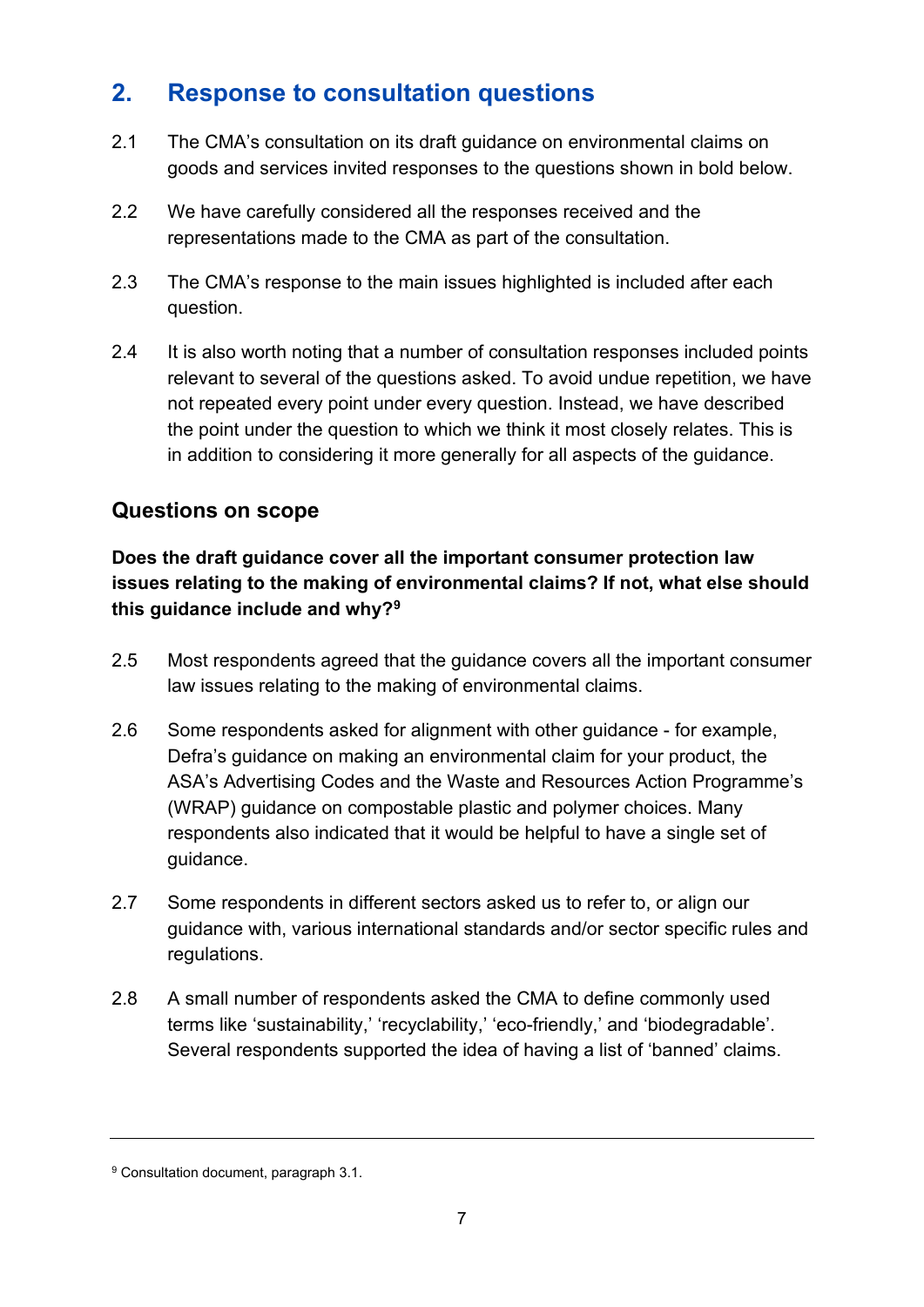#### *CMA response*

- 2.9 The CMA is working closely with the ASA and other organisations to ensure consistency between our guidance and their published documents. We are pleased to note that the ASA considers that our document and theirs work together. Defra are removing sections of their guidance that duplicate content in the CMA guidance and are replacing with a reference and link to our document.
- 2.10 We do not make detailed comments on sector-specific legislation, nor amendments to the guidance to cover it. General consumer protection law applies to businesses across sectors (in addition to sector- and productspecific regulation which applies in different ways in different areas). As a result, our view is that guidance on the general principles of consumer protection law is most useful to more businesses.
- 2.11 The guidance is therefore intended to help businesses comply with their obligations under general consumer protection law in relation to green claims. It is not intended to go into detail on sector- or product-specific regulations. It is not a one stop-shop for businesses in specific sectors on how to comply with all their legal obligations. Given the breadth of those obligations and the various purposes for which they exist, as well as the role of specialist regulators and guidance, we do not consider that to be a feasible exercise for the CMA.
- 2.12 Nonetheless, the CMA recognises the importance of other standards and regulations. International and British standards and regulations may indeed be helpful in specific cases to determine what does, or does not, amount to misleading environmental claims. When investigating businesses subject to sector-specific regulation, or who are signatories to UK or international standards, we will consider carefully the interaction between generally applicable consumer law and these other rules and standards.
- 2.13 The CMA sees the value of having a common set of definitions for terms commonly used in environmental claims. We note that the Green Taxonomy Advisory Group is currently working on such a taxonomy for financial products. We do not currently have the power under consumer protection law to establish common definitions. Nor do we have the power to ban specific claims outright. We will draw the views regarding common definitions to the attention of government and sector regulators, where appropriate.

#### **The draft guidance applies to business-to-consumer relationships, and to a**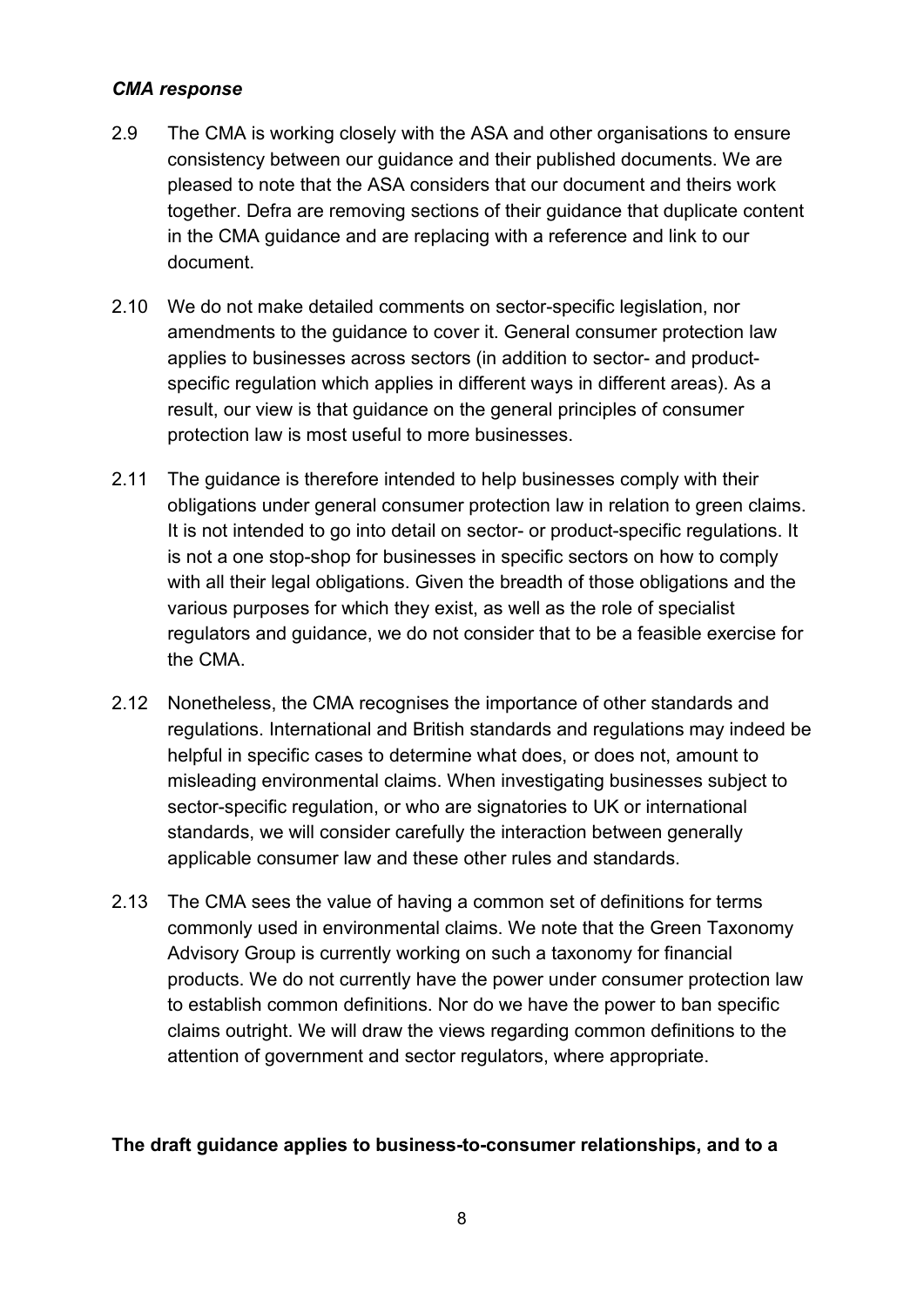#### **more limited extent, to business-to-business relationships. Is it helpful to cover both?[10](#page-10-0)**

- 2.14 The majority of respondents agreed that covering both business-to-consumer and business-to-business relationships would be beneficial. One of the main reasons cited was that many businesses do not have a direct relationship with consumers and may not understand where they have obligations they must meet.
- 2.15 Some stakeholders said it is important that the guidance considers transparency and consistency across the supply chains for products and services.
- 2.16 Stakeholders also highlighted that depending on the type and size of business, many will lack the time, resources, knowledge, and skills to understand or verify some misleading environmental claims (for example, those made by manufacturers and wholesalers on products sold by retailers). It is for this reason, respondents said, that smaller businesses, like consumers, are at risk of falling victim to false environmental claims and can be exploited in a similar way. Larger businesses selling greater numbers of products also said they were not in a position to verify claims made about all those products by parties further up the supply chain.
- 2.17 Some stakeholders asked for clarification of where the responsibility for claims lies in a case where there are several businesses involved in the development, production and delivery of a product or service.

#### *CMA response*

- 2.18 We have amended paragraphs 2.17 to 2.27 of the guidance (where we explain who it is for) to describe in more detail the responsibilities which manufacturers, retailers and other businesses in the supply chain have for environmental claims. However, as is reflected there, our view of the law is that all manufacturers, wholesalers and retailers may be liable for misleading green claims, depending on the individual facts of the case.
- 2.19 We have also set out our hope that businesses will treat other businesses, and particularly small businesses, fairly.

#### **The draft guidance, and UK consumer protection law itself, applies across all sectors of the economy and to all businesses selling goods and services. Are**

<span id="page-10-0"></span><sup>10</sup> Consultation document, paragraph 3.2.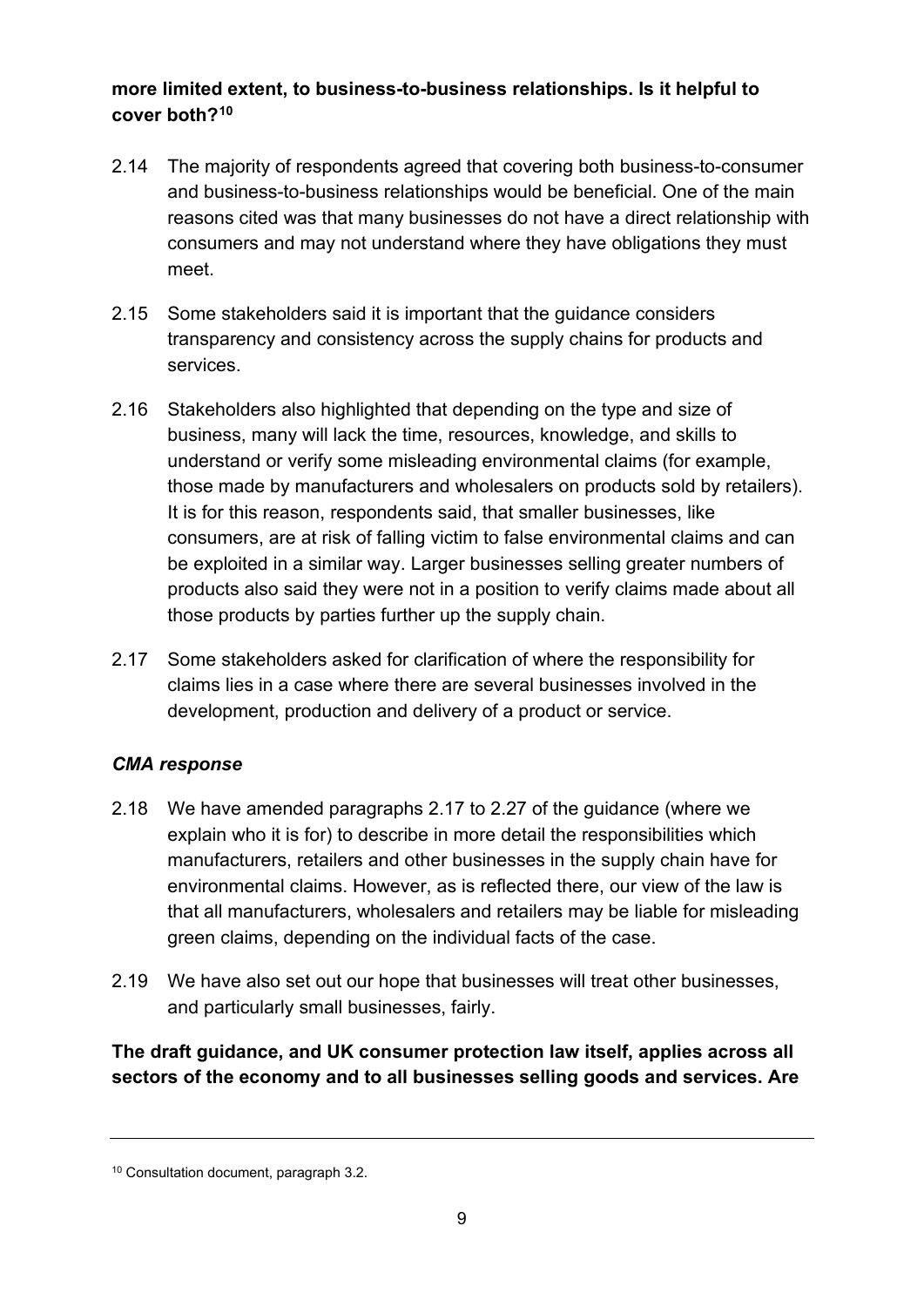**there any sectors which require special treatment either in the draft guidance or separately? If so, which sectors and why?[11](#page-11-0)**

- 2.20 Some stakeholders felt that specific guidance was needed in the motoring and aviation sectors. They said the lack of technological progress in the aviation sector in reducing emissions, combined with the fact that consumers are unlikely to have a good understanding of the complexity of issues, may make consumers particularly vulnerable to greenwashing.
- 2.21 Some stakeholders also asked for extra guidance in the energy sector. The consensus among respondents was that further guidance is needed in this sector because energy generators do not usually have a direct relationship with consumers and there is a lot of confusion around terms like 'green energy' and 'green tariffs' which need defining.
- 2.22 Stakeholders in their responses also stated that packaging needed particular attention as it is where most businesses make their green claims. It is also the area that consumers are most aware of green claims.
- 2.23 Some stakeholders stated that where sectors are subject to specific guidance, this should be taken into consideration. Others stated that the guidance should apply equally to all sectors, and that there is no sector that requires specific attention.

- 2.24 We have carefully considered the suggestions made by the stakeholders on the sectors that require specific coverage in the guidance or separately.
- 2.25 After careful consideration, the CMA has concluded, for the reasons in paragraphs 2.10 and 2.11 above, that the scope of the guidance, covering all sectors and setting out principles based on broadly applicable consumer protection law to which businesses generally are subject, is appropriate.
- 2.26 We will not be including more detailed sector-specific aspects to this guidance. As well as being unlikely to be feasible, for the reasons in paragraph 2.11 above, we note that doing so would also risk distorting the focus of the general principles with which, in the CMA's view, all businesses should comply.
- 2.27 Instead, we consider that sector-specific issues may be better dealt with in specialist organisations, such as sectoral regulators, or by government, where

<span id="page-11-0"></span><sup>11</sup> Consultation document, paragraph 3.3.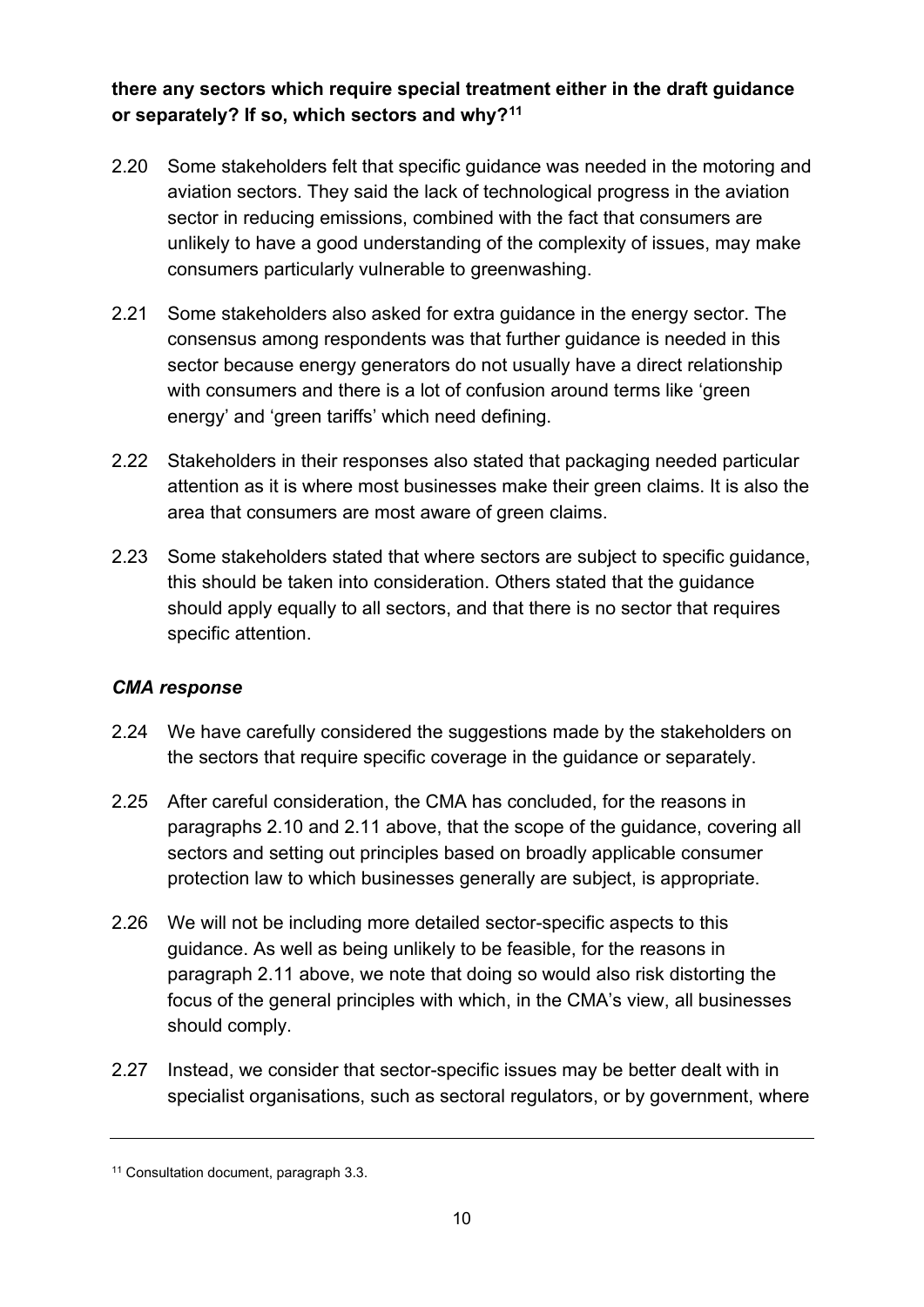legislative reform is appropriate. We note that the Civil Aviation Authority is already carrying out work on information on the environmental impact of aviation. [12](#page-12-0)

- 2.28 If it becomes necessary to revisit our guidance, to make it consistent with any developments in specialist guidance, we will do so. We would also collaborate with these specialist organisations, where appropriate, to assist in ensuring that the general and sector-specific guidance is aligned.
- 2.29 We recognise that issues surrounding misleading environmental claims are ongoing and the CMA is therefore happy to engage with experts in any given sector with initiatives on which they would like the CMA's input.
- 2.30 Additionally, and as noted elsewhere, we will continue to work with sectoral regulators, where appropriate, to deal with any sector-specific consumer protection issues.

## **Questions on principles for compliance**

**The guidance sets out six principles for business compliance with consumer protection law to avoid 'greenwashing'. Are these principles the right principles under consumer protection law? If not, what other principles would help businesses comply with consumer protection law?[13](#page-12-1)**

#### *General responses*

- 2.31 We received only a small number of general overarching comments on the principles. The majority of comments were on specific principles and these comments are summarised in the following sections.
- 2.32 The majority of respondents supported the six principles. Only a small number of respondents proposed additional principles, though most were too detailed or sector-specific for inclusion in generally applicable cross-sector guidance.
- 2.33 A few respondents highlighted the importance of keeping up to date with changing legal requirements. For example, possible future changes in recycling information requirements.

<span id="page-12-0"></span><sup>12</sup> <https://www.caa.co.uk/Consumers/Environment/Information-on-the-environmental-impact-of-aviation/>

<span id="page-12-1"></span><sup>13</sup> Consultation document, paragraphs 3.4–3.5.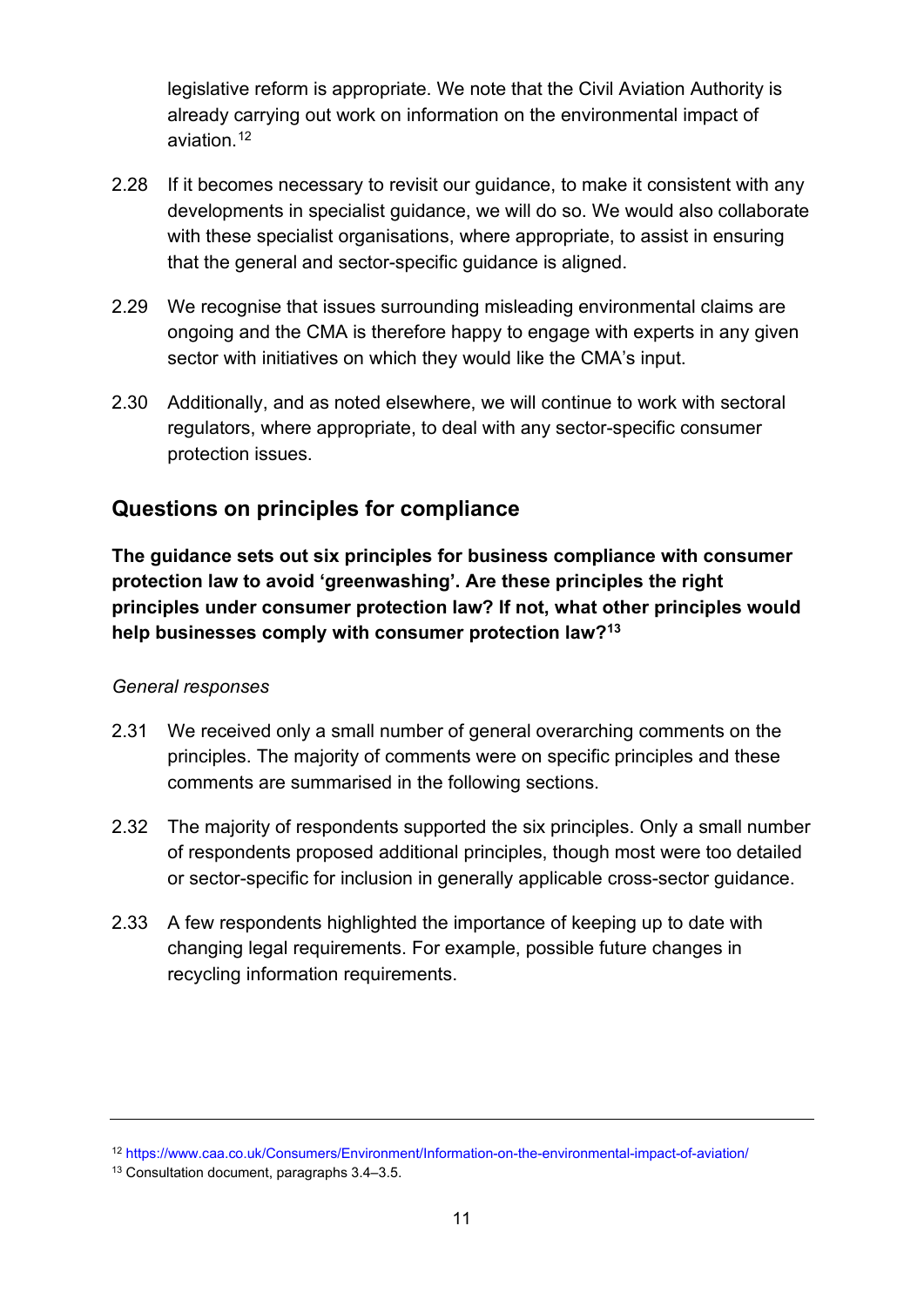- 2.34 A number of respondents suggested that more positive examples should be included in the document and that some examples should indicate how a claim could be amended to make it more likely to comply with the law.
- 2.35 The responses also included questions about the status of the CMA's proposed principles. It was noted that some referred to what businesses 'must' do and others to what they 'should' do.

#### *CMA response*

- 2.36 The CMA is pleased that the majority of respondents found the principles helpful. We are grateful for the detailed responses which we received in relation to the principles and, in particular, the examples demonstrating application of the principles.
- 2.37 We are, of course, conscious of the need to update the guidance from time to time. We will continue to review it in future and, when appropriate, amend it to ensure it remains up to date. If any changes are substantial, and doing so is appropriate, the CMA would consult on these amendments prior to making them.
- 2.38 We have carefully considered all of our examples. Where possible, we have included positive examples of where businesses are more likely to comply with consumer protection legislation in making environmental claims.
- 2.39 We have also reflected on the status of the principles. That has not changed. They describe what, in the CMA's view, businesses need to do to make their green claims less likely to be misleading and less likely to break the law. To remove any room for doubt, we have amended the wording of the principles to make clear that they describe what we think businesses 'must' do to put themselves in that position.

#### *Claims must be truthful and accurate*

- 2.40 Most respondents were supportive of this principle.
- 2.41 One respondent said that the guidance is at times unclear and contradictory in the way it describes businesses' abilities to make claims about specific aspects of their environmental impact. The respondent cited sections of Principle A which refer to specific claims that businesses might make, and sections of Principles C and E which say that businesses should not 'cherry pick' or ignore negative impacts.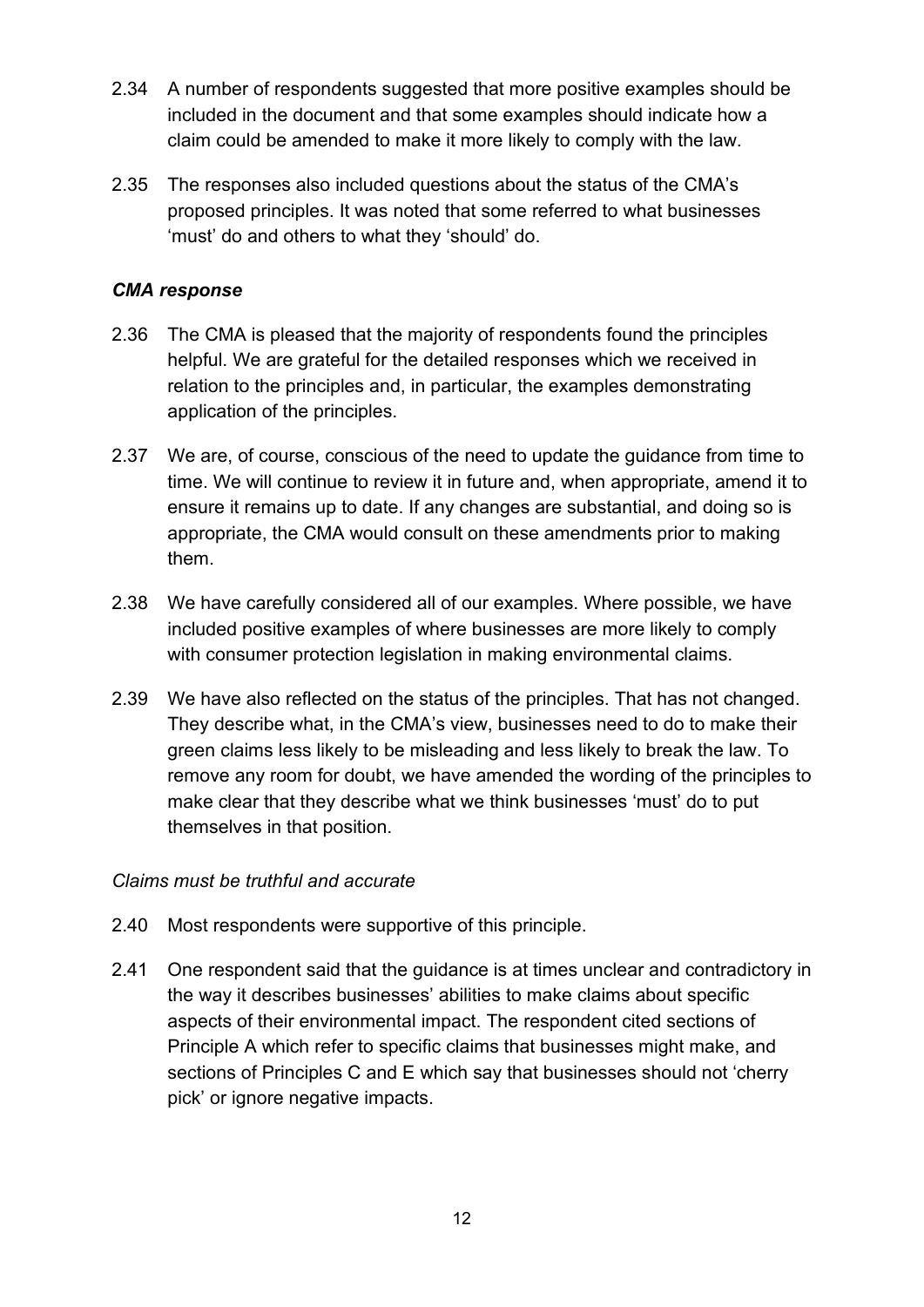- 2.42 One response pointed out that not being able to make claims about particular steps a business is taking to improve its environmental impact would remove the incentive for businesses to make positive changes.
- 2.43 Some respondents had concerns regarding the way Example 1 was worded. The example described the plastic inner of a bamboo container as nonrecyclable. Several respondents pointed out that bamboo itself is not recyclable and that the plastic inner may well be made of recyclable material.
- 2.44 Several respondents highlighted the specific legislative requirements for the use of the term 'organic' on food, and the lack of such requirements in other sectors.
- 2.45 Further guidance on the use of symbols, trust or quality marks was requested. In particular, as to the criteria that would make these less likely to mislead, and the steps businesses should take prior to joining an accreditation scheme.

- 2.46 We acknowledge that there are difficult judgements for businesses to make. When making any claim there is the potential to mislead consumers. Specific claims need to be carefully considered to ensure they do not create a misleading impression about the wider environmental impact of a business, brand or product.
- 2.47 Businesses can make claims about the work they are doing to improve their environmental impact. However, it is important that these are not overstated or presented in a misleading way. In our view, Principles A and C balance these considerations and are consistent with one another.
- 2.48 We have amended Example 1 to clarify the recyclability of the different materials used in the packaging. An explanation of what would make the claim less likely to mislead has been added.
- 2.49 The guidance has been updated to include reference to the requirements for the use of the term 'organic' for food. It also reflects that generally accepted meanings for terms affect the way consumers interpret claims about other products. If a claim states that a (non-food) product is organic, then it should be made overwhelmingly of organic materials. To illustrate this, Example 2 now focusses on a claim relating to jeans, rather than the previous organic food claim. We have also included a further explanation of how specific standards on organic food may affect consumer understanding of the word in other contexts.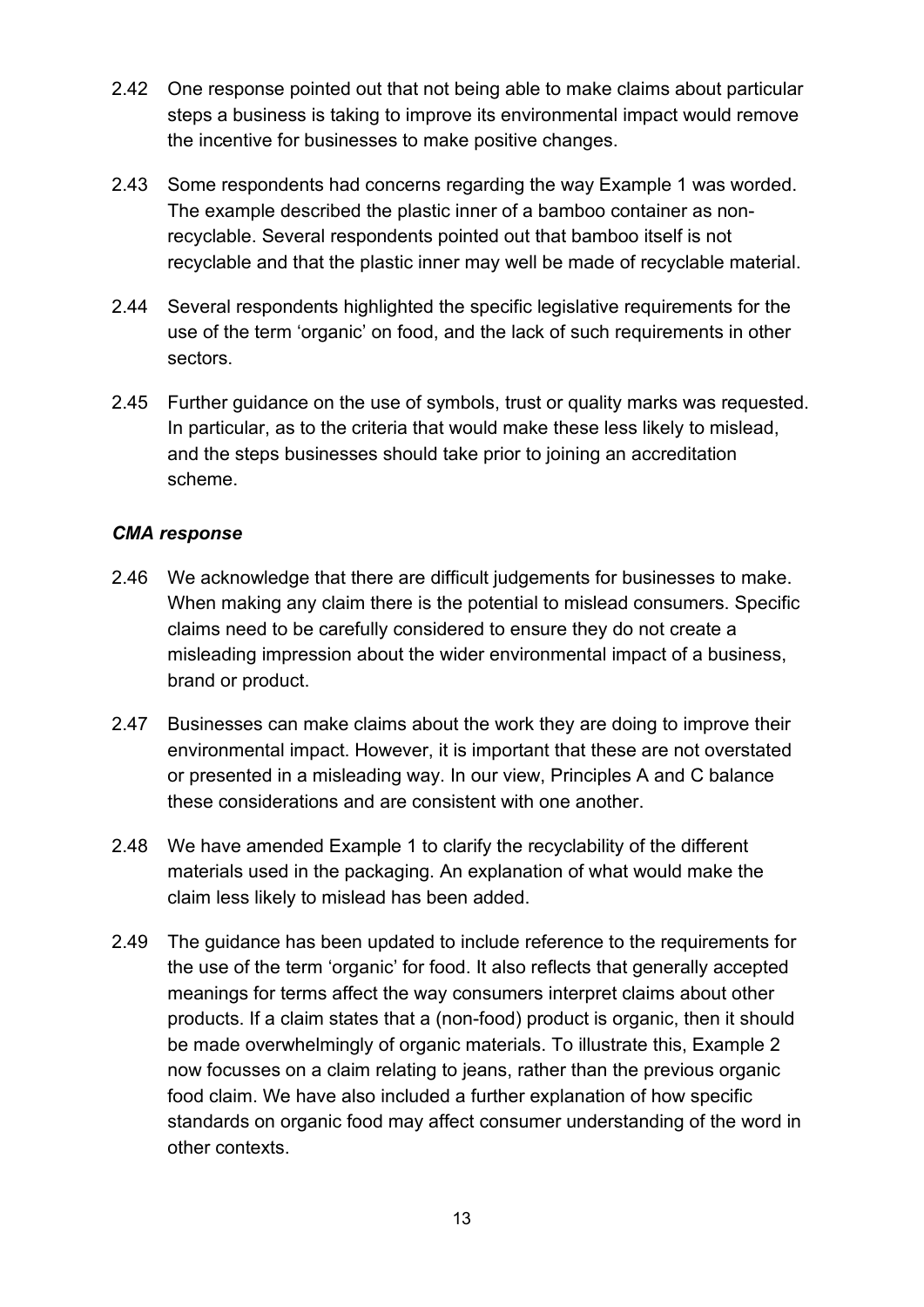- 2.50 Additional points have been added to the guidance to set out the type of factors that make references to a certification scheme or the use of a logo less likely to mislead.
- 2.51 Other changes have been made within the text and examples to clarify specific points made in the consultation responses. For example, clarifying that micro beads are banned from rinse-off toiletries.

#### *Claims must be clear and unambiguous*

- 2.52 There was broad support for greater clarity when making green claims, particularly regarding the use by businesses of vague terms.
- 2.53 One respondent suggested that vague and ambiguous claims for example, those using words such as 'sustainable', 'ethical', or 'ecofriendly', and claims which solely address compliance with legal requirements (unless an administrative/conformity marking is required) - should be prohibited.
- 2.54 A number of respondents also suggested that the guidance should include definitions of common terms, such as 'biodegradable', 'compostable' and 'plastic-free' and that it should include a list of relevant standards.

- 2.55 Vague and ambiguous claims, and those that simply reflect legal requirements, and which mislead consumers are already prohibited by consumer protection law. The final guidance reflects that.
- 2.56 With regard to defining particular terms and including a glossary of these in the guidance, as we note in the 'scope' section above the CMA sees the value of having a common set of definitions for terms commonly used in environmental claims. We note that the Green Taxonomy Advisory Group is currently working on such a taxonomy for financial products. We do not currently have the power under consumer protection law to establish common definitions ourselves. Nor do we have the power to ban specific claims outright.
- 2.57 In addition, while we will have regard to relevant standards and traders' compliance with these when assessing compliance with consumer protection law, we do not consider that this guidance is the appropriate place to set out a list of such standards. We describe in paragraphs 2.10 and 2.11 above the role and purpose of our guidance as advice to help businesses generally to comply with the obligations in consumer protection law that apply across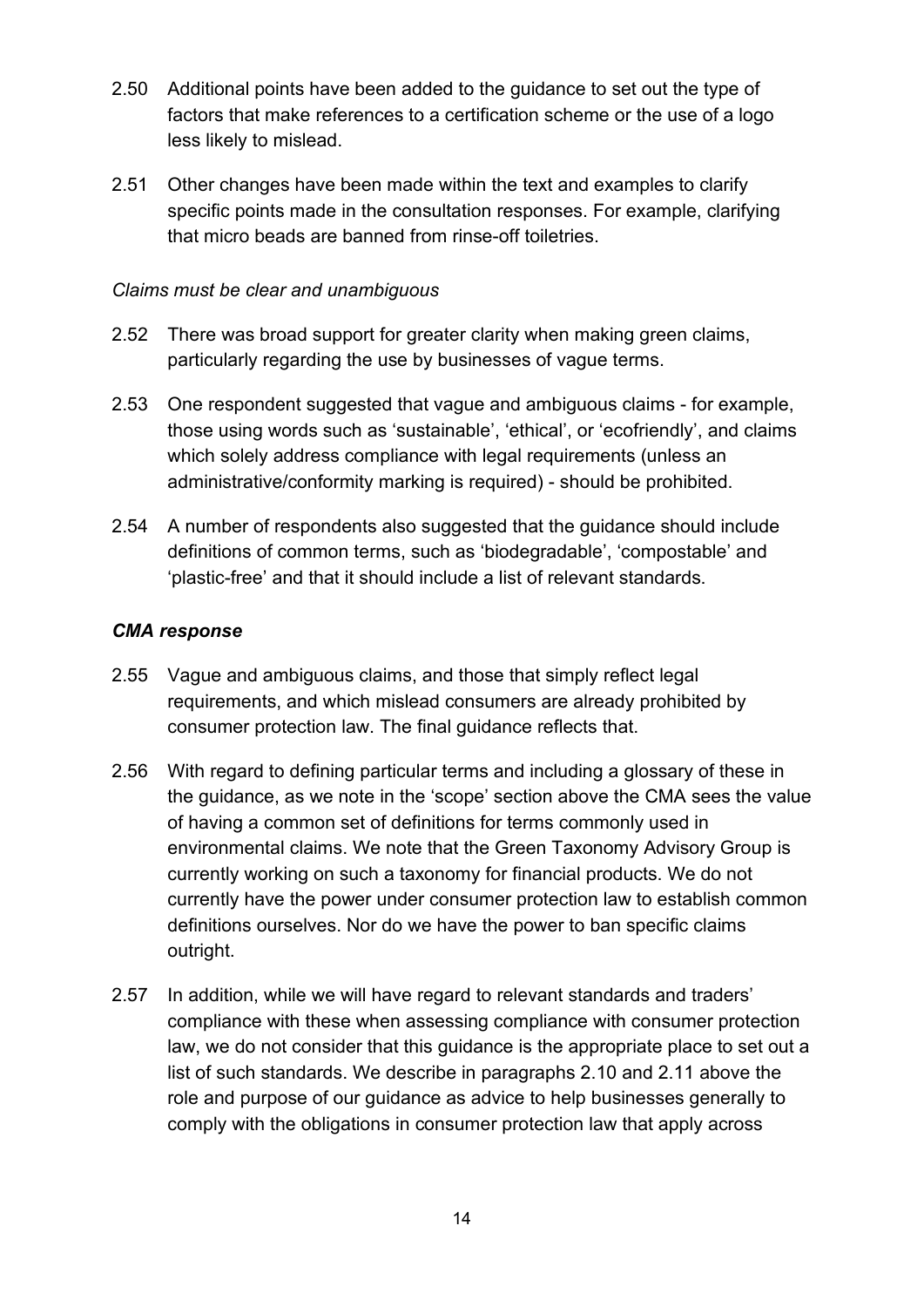sectors. We also explain there the reasons why we do not consider a focus on additional sector- and product-specific requirements to be appropriate.

#### *Claims must not omit or hide important relevant information*

- 2.58 Several respondents suggested that it would be useful to include more sectorspecific examples in the guidance, to help illustrate how the guidance will apply in particular sectors.
- 2.59 There were also many calls for the guidance to refer to relevant ISO standards that could be applied in specific sectors.
- 2.60 A few respondents had concerns about the way that Example 7 (describing an organic soup in a non-recyclable carton) was worded. In their view, it could be potentially unhelpful and confusing to businesses and consumers.
- 2.61 In a similar vein, several respondents were also concerned about the way that we were describing 'net zero' and 'carbon neutral' targets in the draft guidance, suggesting that we change our references or revise the relevant paragraphs of the guidance.
- 2.62 A few respondents also requested that we give more examples of what we mean by 'cherry-picking' by businesses. That is, for example, making claims about some aspects of a product's or service's environmental impact but leaving out other, potentially important aspects.

- 2.63 We appreciate that it could be helpful to businesses if the guidance were to include a comprehensive set of examples and case studies to cover most sectors. However, as explained above, we consider generally applicable guidance more helpful to more businesses and we are not in a position to include information to cover all relevant rules and regulations across the whole breadth of the UK economy. For those reasons, we have focused on examples based on scenarios that are more likely to have read across into other sectors.
- 2.64 We may consider including (or sharing) more case studies and examples as our understanding of particular sectors increases. For example, through any insights we obtain in investigations or enforcement cases that we undertake in those sectors. We intend the guidance to remain relevant and up to date, so will be looking to ensure that the case studies and examples are refreshed and expanded over the coming years.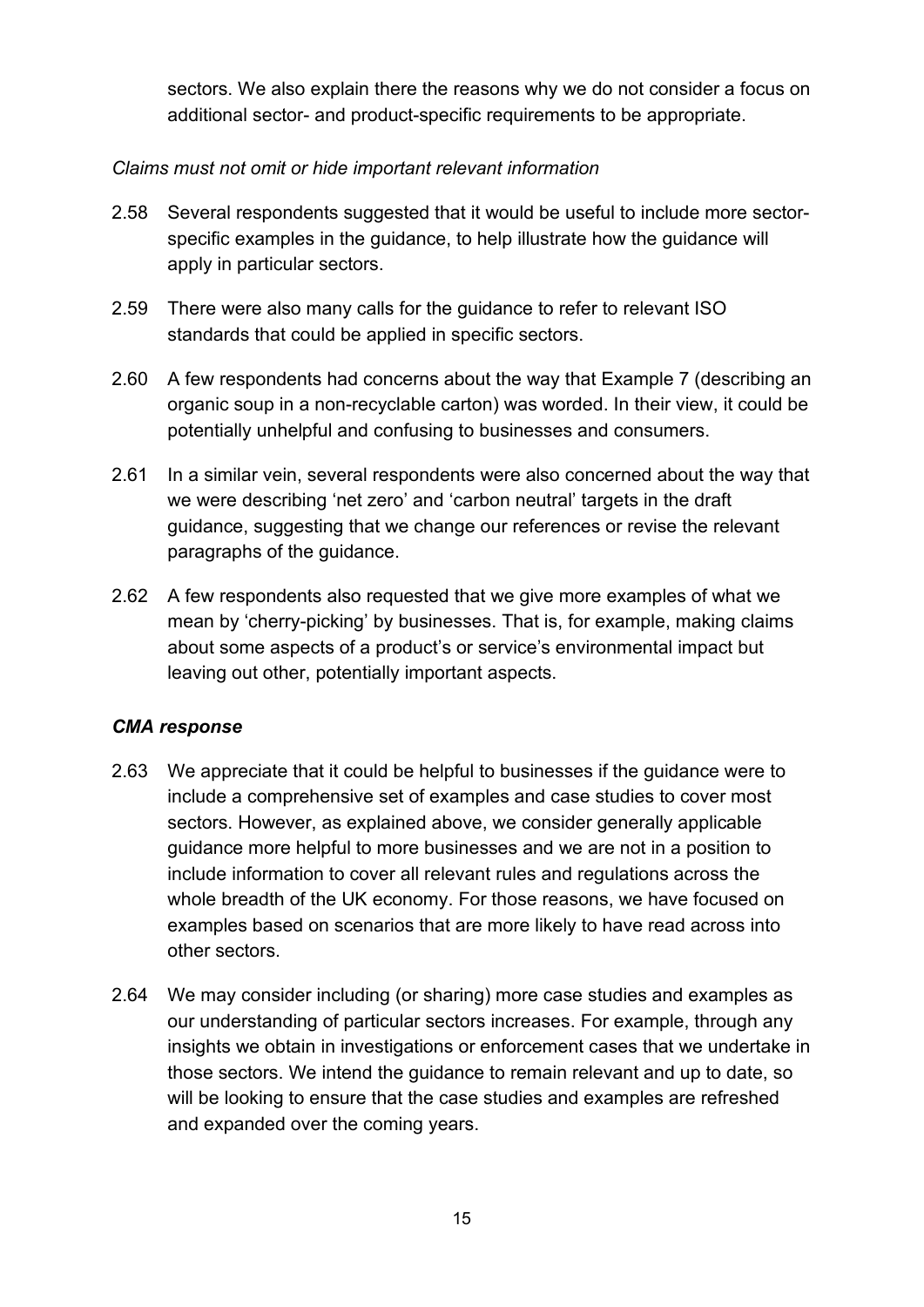- 2.65 We also note that we want the guidance to reflect the law accurately at all times and not to be unnecessarily specific and to risk becoming outdated too quickly. That is another reason for focussing on general principles of broadly applicable consumer protection law rather than specific sectoral standards. Accordingly, we do not include references to sector-specific requirements and standards, such as ISO standards. However, we are happy to explore with industry sectors whether we could usefully signpost businesses to other sources of advice maintained by those with expertise in, or responsibility for, a particular sector.
- 2.66 We have redrafted Example 7 to make it clearer that the misleading element in the scenario is the overall generic claim being made for the product; the claim could easily be understood to refer to the packaging as well as the contents. Similarly, we have also revised how we refer to 'net zero' and 'carbon neutrality' in the guidance, to emphasise that businesses using these terms need to be clear in their messaging to consumers.
- 2.67 We have also included an additional example in the text to try to illustrate more clearly what we mean by businesses 'cherry-picking' information about only certain aspects of a product's or service's environmental impact.

#### *Comparisons must be fair and meaningful*

- 2.68 This was another principle about which a number of respondents suggested that some of the examples we used should also indicate how a claim could be amended to make it more likely to comply with the law. Some respondents also recommended more detailed requirements for comparative claims.
- 2.69 One respondent made detailed comments on Example 8 in the guidance. They said that, in describing the claim about '50% less plastic' used in the example, no account was taken of the environmental impact of the product across its life cycle. They noted that the reduction in plastic may have been achieved through substituting a material which has a poorer environmental impact and that the example took no account of whether the useful life of the product had been reduced in any way.
- 2.70 A number of respondents stressed the importance of comparisons being up to date and relevant. Some suggested that the guidance should prescribe how regularly companies will be expected to review comparisons to ensure that they are accurate, relevant and up to date.
- 2.71 One respondent suggested the need to clarify further, by way of an example, the point that comparative claims should not imply that one product is 'greener' than another, if it is not. It was suggested that the example of a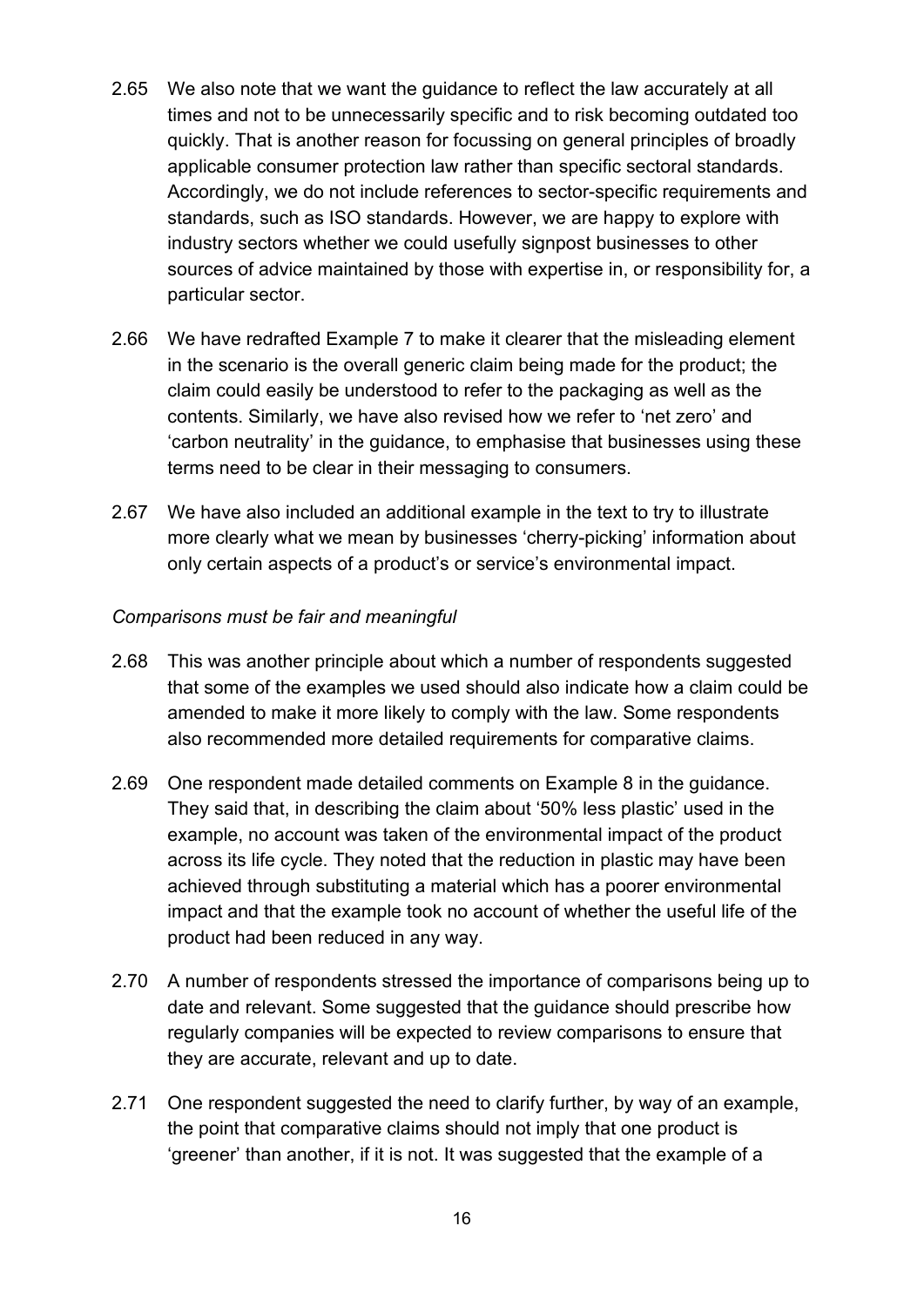product claiming that it did not contain a particular feature or component was used. The respondent put forward that such a claim would be misleading if it did not explain that the absence of the feature/component was common in the market or if the claim implied that competing products containing the feature/component were inferior or harmful in some way.

2.72 A couple of respondents suggested that more clarification was needed on what is meant by 'comparable' products which meet the same needs or are intended for the same purpose. Further clarification was also requested on how far companies would be expected to measure the various environmental impacts of a product.

- 2.73 In response to calls for some examples to indicate how a claim could be amended to make it more likely to comply with the law, we have added such an indication to Example 8. We have also amended this example to reflect the life cycle of the relevant product and how this is liable to affect the accuracy of a claim. As highlighted, the six principles work together and in some places overlap. Businesses should take all of them into account. Environmental claims are less likely to mislead consumers where businesses follow all the principles that apply.
- 2.74 In response to calls for comparative information to be up to date and relevant, we have added a new paragraph to reiterate the requirement. We have also included a recommendation that businesses consider the appropriate period of time for which claims can properly be made.
- 2.75 We considered the responses received which touched on more sector specific or detailed examples to illustrate the principle further. For the reasons set out elsewhere (see paragraphs 2.10 and 2.11 in particular), we have concluded that it was appropriate to keep the explanation of the principle at a more general level to capture a wide range of circumstances.
- 2.76 In response to suggestions that more detail is needed on the meaning of comparable products which meet the same needs or be intended for the same purpose, we have added in a further explanation that products should have a sufficient degree of interchangeability. In addition, we have added the definition of 'comparative advertising' from the Business Protection from Misleading Marketing Regulations 2008, which is relevant to the question of comparable products, to the Appendix. We have also clarified what we mean by using the 'same measures' for comparison.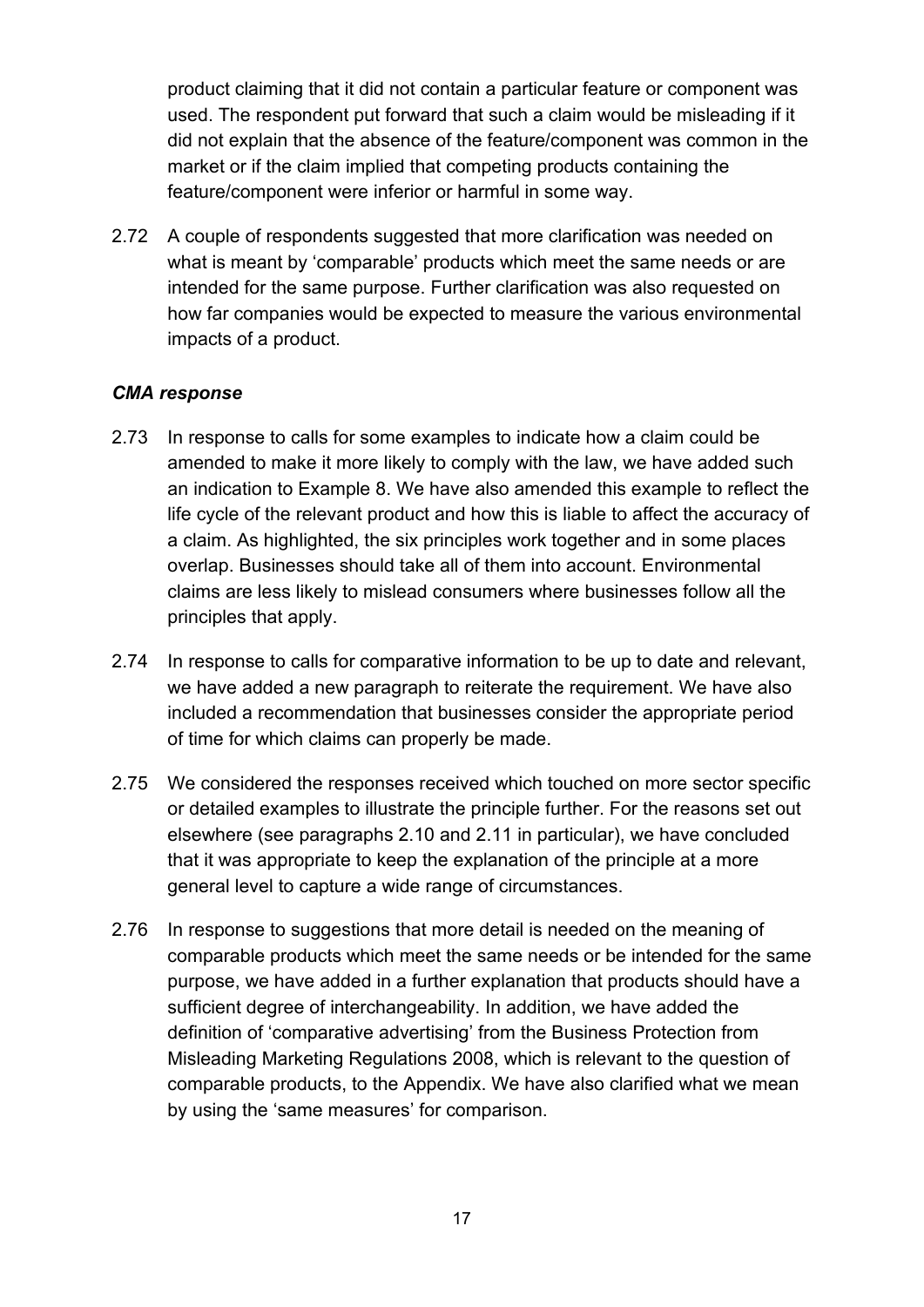#### *Claims must consider the full life cycle of the product or service*

- 2.77 Many respondents said that they felt the requirement to consider the full life cycle of a product or service conflicted with references elsewhere in the guidance to being able to focus on only certain aspects of that product's or service's environmental impact. They asked for a clearer explanation and/or more examples to illustrate where and when a full life cycle analysis was likely to be necessary.
- 2.78 One respondent was particularly concerned that the requirement to carry out a full life cycle analysis on every product went beyond what the law currently requires, and also potentially conflicted with the Code of Non-broadcast Advertising and Promotional Marketing (CAP Code) and Code of Broadcast Advertising (BCAP Code), both administered by the ASA.
- 2.79 A few respondents mentioned other issues and references that could usefully be included in the guidance. For example, including transportation in the list of aspects of a supply chain, and that any life cycle analysis used to evidence a claim should be up to date.

- 2.80 In response to the concerns about lack of clarity on when and where businesses need to take account of a product's or service's full life cycle when making claims, we have added a more detailed explanation as to what we consider is required under this principle.
- 2.81 We have tried to make it clear that businesses should always be aware of the full life cycle of a product or service, and the impact on the environment that individual aspects of that product or service might have.
- 2.82 The CMA is not suggesting that information about a product's or service's whole life cycle must be included in every environmental claim, nor that businesses are necessarily precluded from making claims that focus on one aspect of their environmental impact. However, businesses will need to think about the whole life cycle in order to determine whether (i) what they say about their green credentials and impacts is misleading; or (ii) they are omitting information about harmful environmental impacts which undermine the claim they wish to make.
- 2.83 Additionally, in our view, over time businesses are likely to need to include in their claims more information concerning the life cycle of products and services. Consumers are likely to become increasingly engaged and demanding in terms of the information about environmental impacts they would expect to see to enable them to make informed decisions. In this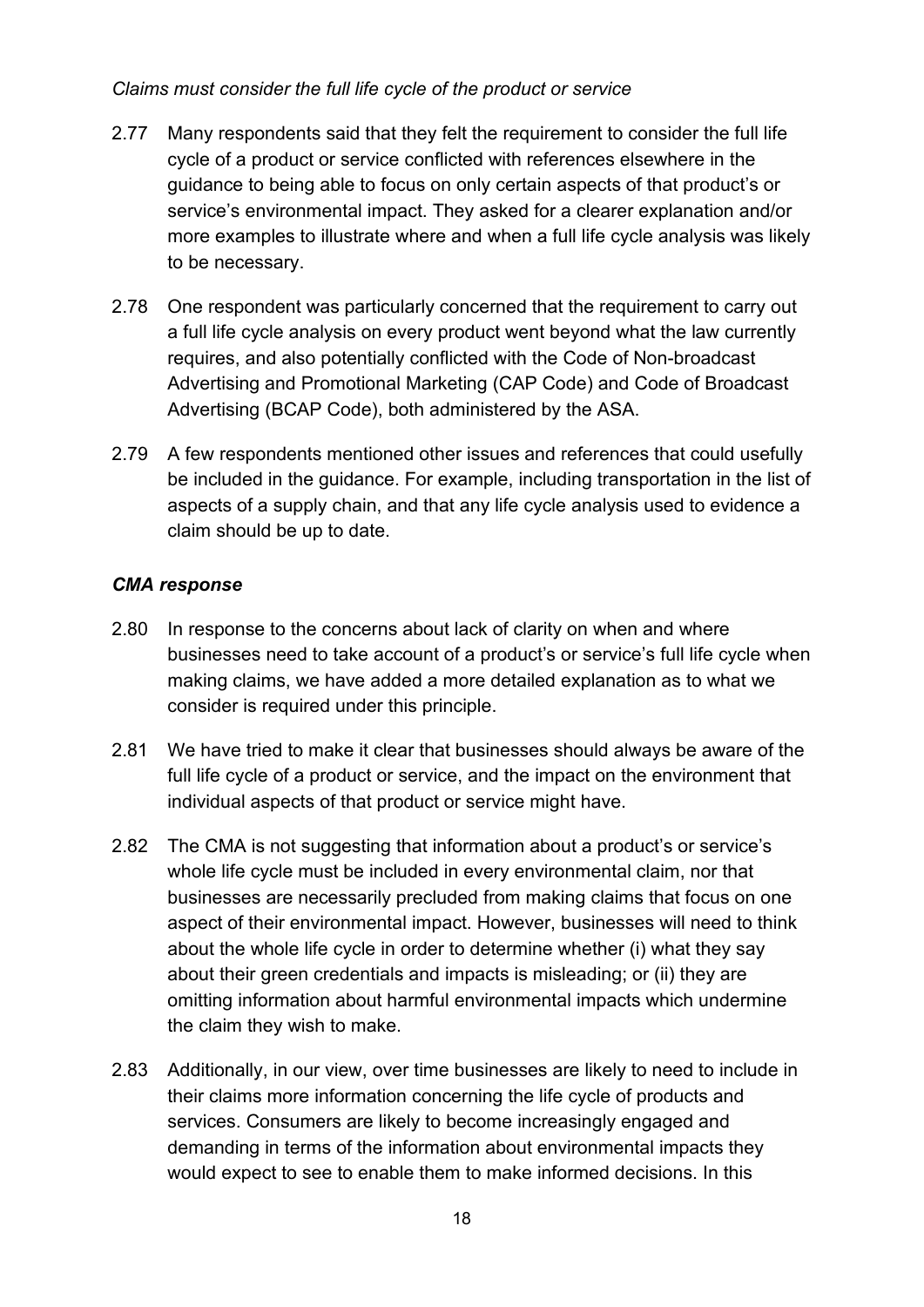regard, businesses should view our guidance as forward-looking. One of its aims is to encourage businesses to start thinking about this issue to ensure that they do not breach consumer protection law in the future.

- 2.84 We note that both the CAP and BCAP codes state that 'Marketers must base environmental claims on the full life cycle of the advertised product, unless the marketing communication states otherwise, and must make clear the limits of the life cycle'.<sup>[14](#page-20-0)</sup> Our guidance is in line with this requirement and does not impose different or conflicting obligations upon businesses. We have been, and continue to be, in close communication with the ASA throughout the production of this guidance to ensure that such inconsistencies or conflicts do not arise.
- 2.85 We have also made further amendments to the draft guidance to reflect the points made about transportation and that life cycle analyses need to be up to date.

#### *Claims must be substantiated*

- 2.86 Overall, there was strong support for the requirement that claims should be substantiated.
- 2.87 Comments were primarily focused on the quality of the evidence required to substantiate a claim adequately, including that it must be up to date and independently verified, and that where claims cannot be substantiated then they should not be made.
- 2.88 It was also suggested that evidence used to support a claim should reflect what might be expected in normal or real world conditions rather than in laboratory conditions that are unlikely to be replicated in practice.

- 2.89 We consider that these points are already covered in the draft guidance. In particular, paragraphs 3.125 and 3.130 explain that a business should hold robust, credible and up-to-date evidence to support the claims they make.
- 2.90 Being able to demonstrate that the evidence for a claim has been subjected to independent scrutiny, particularly where it is complex or controversial, may help ensure that it is robust. Keeping evidence up to date is likely to be particularly important where claims are maintained for longer periods or in

<span id="page-20-0"></span><sup>14</sup> ASA, BCAP Code, Rule 9.5; CAP Code, Rule 11.4.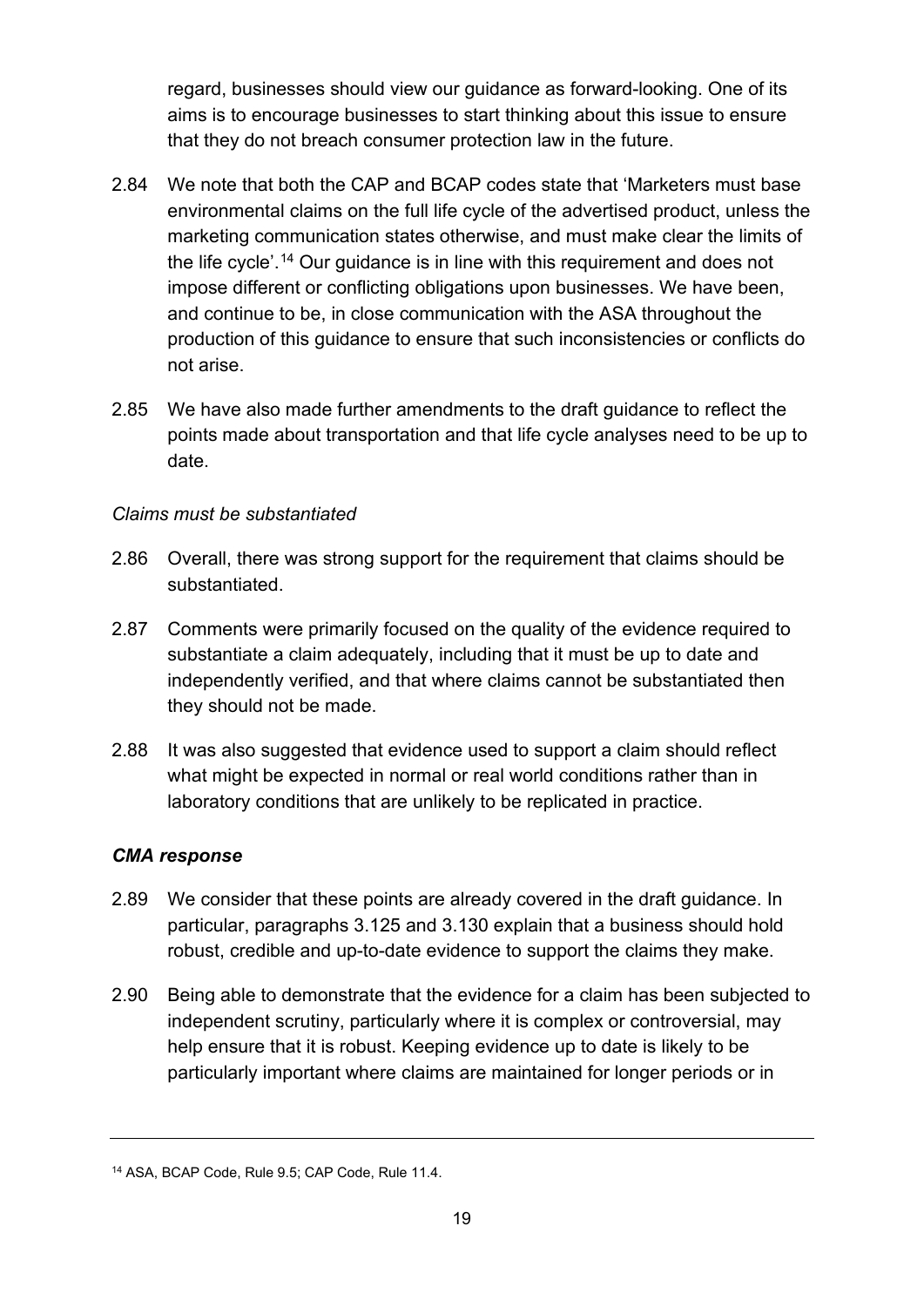areas where scientific understanding or consumers' expectations are developing quickly. The guidance makes those points clear.

2.91 With regard to the evidence being used to substantiate a claim reflecting results that are generally or practically achievable – that is to say that the results are ones that are normally achievable in 'real world' conditions - we agree with the submissions made to us. In particular, if a claim is based on evidence relating to conditions that are unlikely to be replicated in the normal day-to-day use of a product or the provision of a service, or only replicated in very specific circumstances, then it could be misleading. We have amended Principle F to make this explicit.

#### **Questions on case studies**

**To help businesses engage with the principles, guidance and consumer protection law compliance more generally, we have included a range of case studies. Would further case studies be helpful? If so, please suggest topics for these case studies and, if possible, provide examples of when these issues would arise.**[15](#page-21-0)

- 2.92 A wide range of comments were received in relation to the case studies and the examples included throughout the document. A number of respondents welcomed the inclusion of the examples and case studies, with one stating 'the case studies are very helpful and illustrate the issues well'.
- 2.93 Some suggested that visual presentations such as product mock-ups may be useful.
- 2.94 A list of suggestions regarding sectors, product and claim types was submitted. These included the suggestion that examples should be based on real life cases.
- 2.95 One respondent commented that the case studies and examples do not refer to all the misleading aspects of the relevant environmental claims. They contended that this could lead to the impression that any misleading practices not referred to are acceptable.

#### *CMA response*

2.96 Although visual representations will form part of the CMA's related compliance campaign for illustrative purposes, they are not included within the guidance

<span id="page-21-0"></span><sup>15</sup> Consultation document, paragraph 3.6.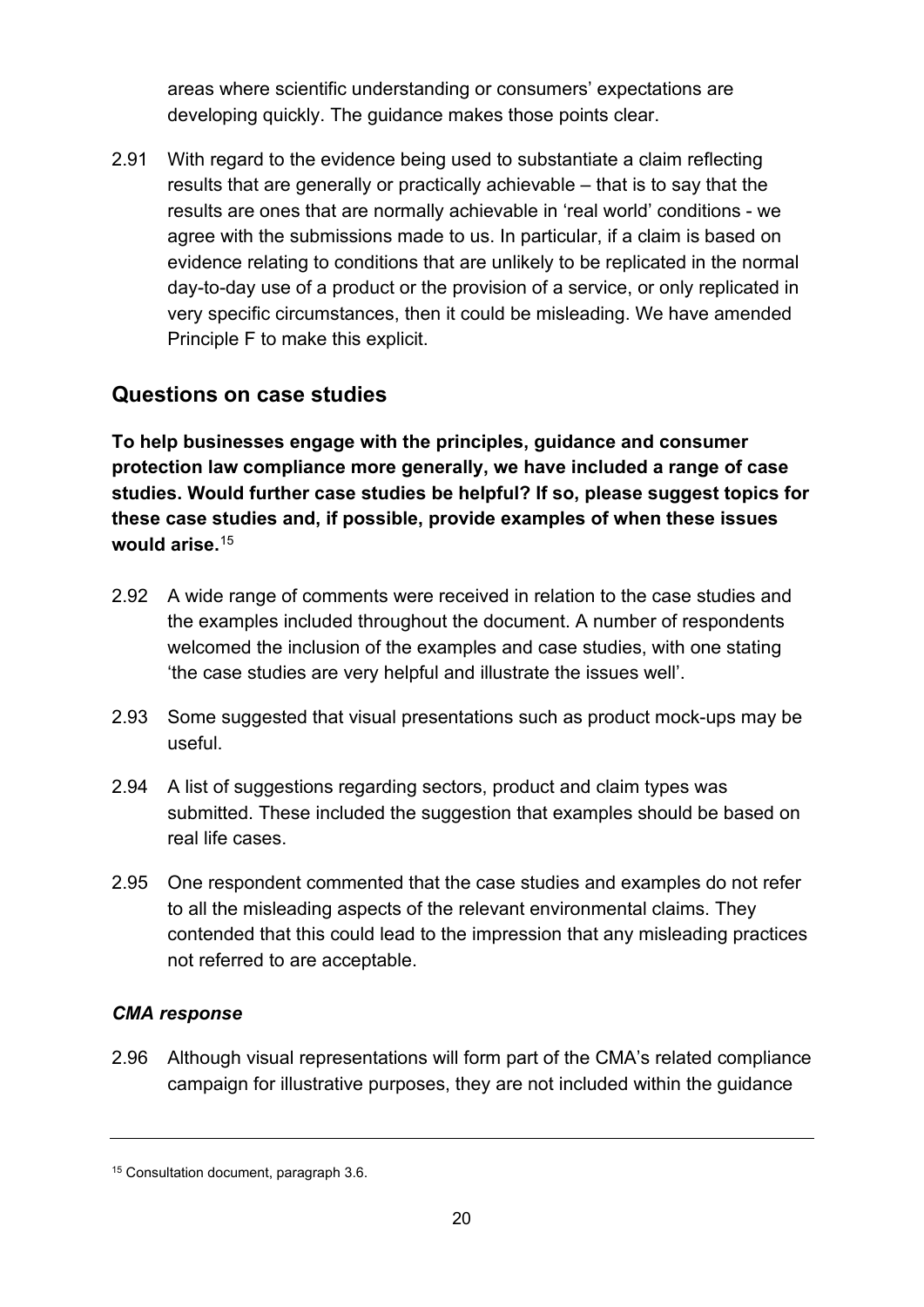document. We are not designing advertising or marketing claims nor endorsing particular forms of claim.

- 2.97 Where appropriate, we have used points made in the responses to update the examples and case studies in the guidance. Some suggestions related to points we had already made within the guidance, so these have been amended to ensure they are clear.
- 2.98 The broadly applicable, principle-based nature of the guidance means that it has not been possible to incorporate every point made in the responses. We have sought, as much as possible, to base our examples and case studies on real cases and examples. However, we have sometimes adapted the scenarios, in order to make these as useful, to as wide a range of businesses, as possible.
- 2.99 Some responses and suggested amendments were highly sector or productspecific and some were technical. We note again that the guidance is not designed to act as an exhaustive guide for specific businesses, but as guidance on generally applicable laws and principles. It cannot be assumed that practices not specifically mentioned in the guidance do not mislead.

## **Which, if any, aspects of the draft guidance do you consider need further clarification or explanation, and why? In responding, please specify which Chapter and section of the draft guidance (and, where appropriate, the issue) each of your comments relate to.[16](#page-22-0)**

- 2.100 The majority of respondents who made comments under this heading focused on the six principles set out in the guidance (and their application through the examples and case studies). Those comments have been summarised and addressed in paragraphs 2.31 - 2.91 above.
- 2.101 A number of respondents made points or sought clarification on issues which are relevant to the guidance as a whole, or which they said had not been addressed in the guidance.

#### *Retailers' responsibilities*

2.102 A number of retailers, particularly in the supermarket sector, raised a concern about the extent to which they could be held liable for a misleading environmental claim when selling a product manufactured by someone else and bearing a claim made by that other party.

<span id="page-22-0"></span><sup>16</sup> Consultation document, paragraph 3.7.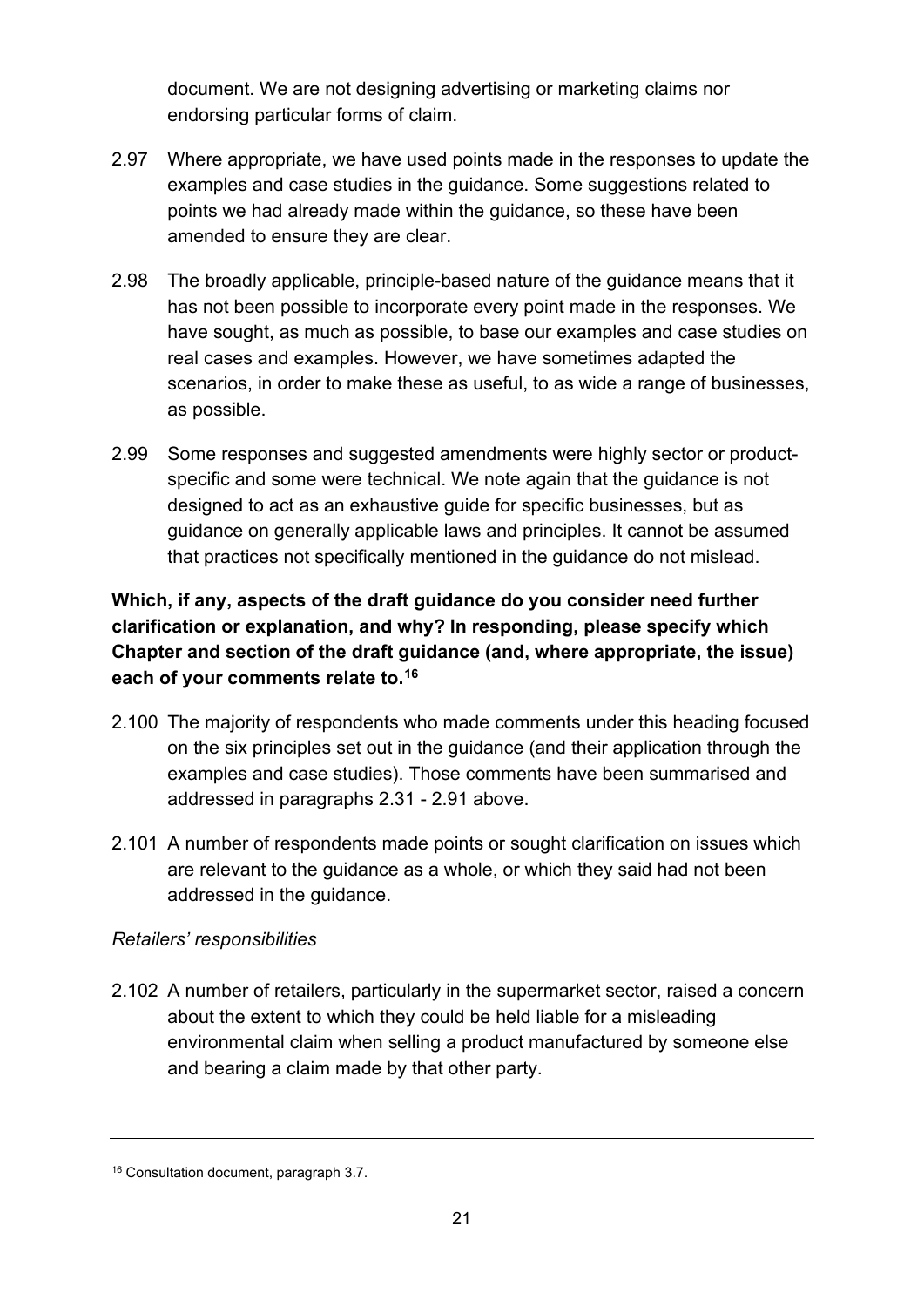- 2.103 This concern was for two reasons:
	- Large retailers may carry tens of thousands of products and there are practical difficulties in checking that the claims made on every single product are factually correct.
	- Some manufacturers/brands are unwilling to share information that could substantiate claims, usually because it contains commercially sensitive information about products where the retailers may also be competitors to the manufacturers/brands.
- 2.104 Some respondents suggested that they should be able to take at face value the statements made by large, global manufactures, focusing their attention on less well-known, smaller, local brands. Some suggested that retailers should be treated similarly to marketplaces in this regard.

- 2.105 The guidance does not create new obligations for retailers (or other parties), nor can it remove or change the obligations which are already contained in consumer protection legislation. The submissions made by retailers described above do not reflect the CMA's view of the existing law and the obligations it places on retailers.
- 2.106 Our view is that the retailer as a seller of products to the consumer has a responsibility to ensure that the consumer is not misled. Where the retailer effectively repeats claims made by a manufacturer or wholesaler in order to promote its sale of a product to consumers, it too has obligations in relation to those claims. This is akin to the obligations on a retailer to deal directly with a consumer to whom it has sold faulty goods, even where the source of the fault is the manufacturer.
- 2.107 We also note that, under normal circumstances, retailers are in a much better position than consumers to demand information about, and assess the veracity of, environmental claims made by others further up the supply chain. If they wish to benefit from those claims to promote what they are selling, they should verify them or they risk liability in respect of them.
- 2.108 Retailers are also different from marketplaces, which typically offer a platform through which retailers can sell to consumers, without the marketplace always being involved directly in the sales process. It is not the case, however, that marketplaces will never bear the responsibility for misleading the consumer. Liability can arise where the marketplace: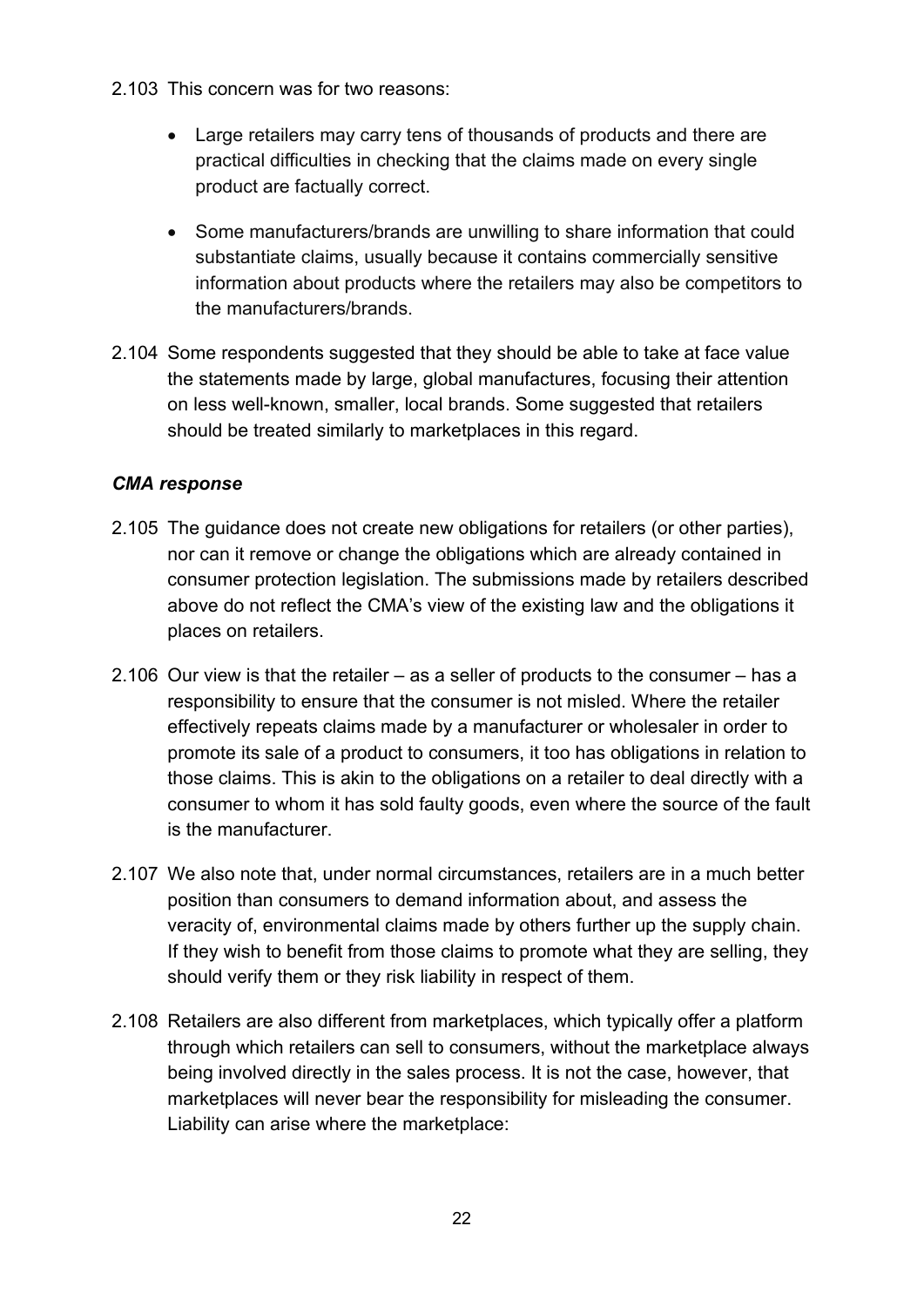- does not have adequate systems in place to detect and prevent the sale of non-compliant products on its site, or
- promotes itself specifically as a marketplace for environmentally friendly goods or services, which the average consumer would assume implied a degree of vetting or curation of the goods or service for sale on the platform.
- 2.109 Although the CMA's position on retailers has not changed as a result of the consultation, we have expanded the explanation of retailer and marketplace liability in the introduction to the guidance. We have also explained some of the factors which we will consider when deciding which party or parties (manufacturer, wholesaler, retailer) would be the appropriate subject of any enforcement action.

#### *Enforcement roles and responsibilities*

- 2.110 In the draft guidance, the CMA indicated that, in the event it identified a misleading environmental claim in print or broadcast advertising, it could pass a complaint to the ASA. Several respondents indicated that they would appreciate further clarity over the division in responsibility between the CMA and the ASA.
- 2.111 A number of other respondents also sought clarification on the role of sector regulators.

- 2.112 The CMA shares its consumer protection enforcement powers with a number of sectoral regulators (for example, Ofgem and the Financial Conduct Authority) and with local Trading Standards Services. The ASA is also an established means of enforcing the principles of consumer protection law.
- 2.113 While we share consumer protection responsibilities with these other bodies, there is not necessarily a clear, statutory delineation of those responsibilities. It is often the case that more than one authority could take action to investigate a potential breach of consumer protection law. For example, an energy company which is suspected of making misleading environmental claims could face action by Ofgem or Trading Standards Services in the area where the business has its headquarters, or by the CMA. If the misleading claim is made in an advertisement, it could also face action by the ASA.
- 2.114 The CMA therefore works closely with concurrent enforcers and with the ASA. We meet with them regularly to discuss common priorities. We have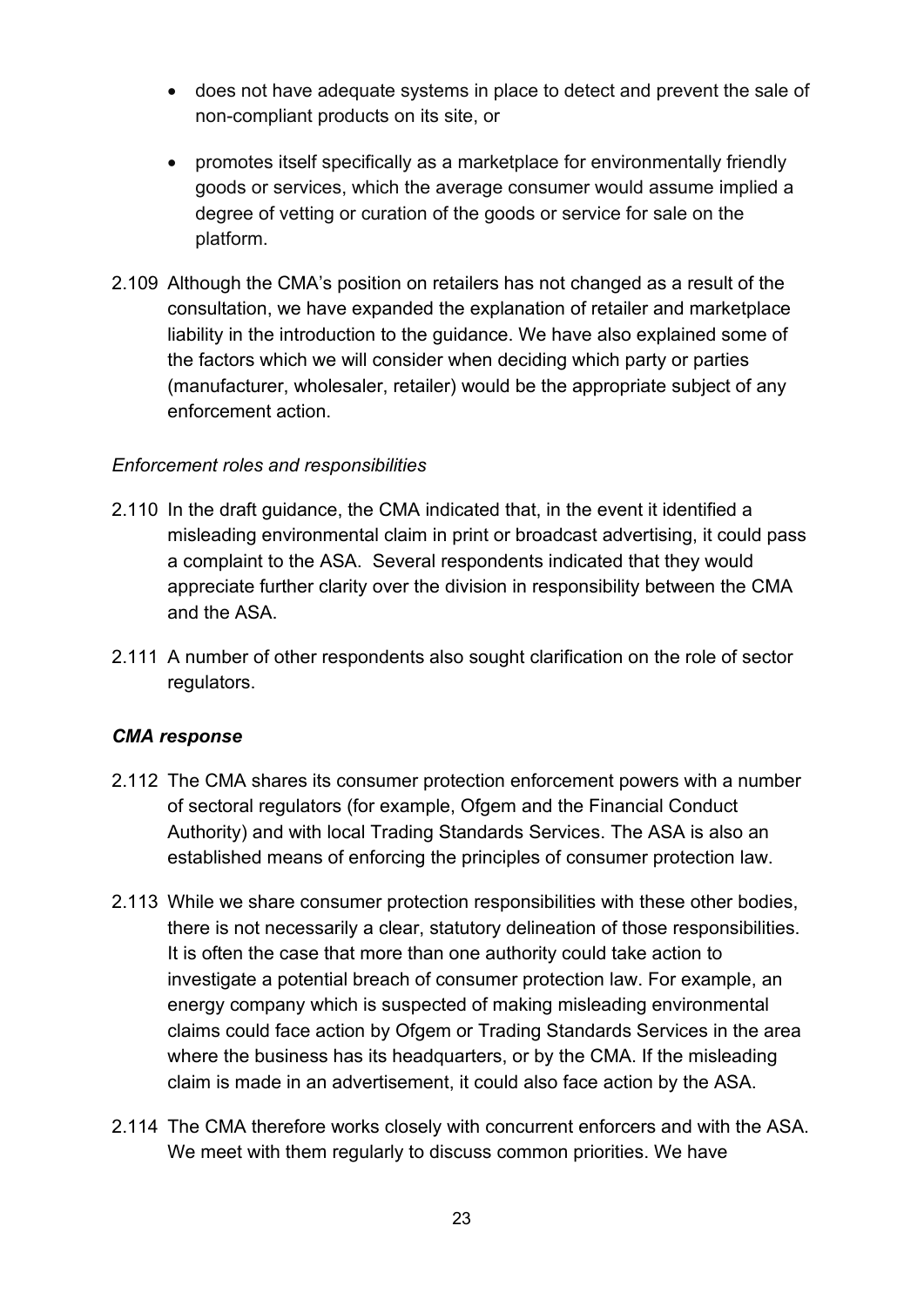conversations with the appropriate bodies if we are considering taking action that they would also have power to take.

2.115 In order to assist businesses which may be unfamiliar with the UK's consumer landscape, we have now included an additional explanation in Section 1 of the guidance.

#### *Business-to-business marketing*

- 2.116 All respondents who commented on the issue supported the idea that the guidance should cover business-to-business marketing. They emphasised the importance of this, particularly from the perspective of small businesses. Small businesses may be less able to assess the validity of environmental claims. They are likely to have less market power to challenge wholesalers or manufacturers, particularly where they are dependent on those suppliers for materials or stock.
- 2.117 Some responses indicated that it would be helpful to clarify in the guidance the relationship between business-to-business and business-to-consumer marketing.

- 2.118 The CMA is pleased that respondents recognise the importance of businessto-business marketing in relation to green claims.
- 2.119 Businesses which want to reduce or minimise their environmental impact make purchasing decisions based on that information. If businesses are misled about the environmental credentials of a product or service that they are purchasing, this can lead to harm to the business and to consumers.
- 2.120 For example, there may be reputational damage if a business is using or selling a product which it has been led to believe is more environmentally friendly than it is. Consumers may also pay higher prices, because a business has chosen to buy a more expensive product on the basis of its purported environmental credentials.
- 2.121 The law in relation to business-to-business marketing is different in some respects to that for business-to-consumer transactions. Throughout the guidance, we have identified the areas where there are specific requirements in relation to the business-to-business marketing of environmental claims.
- 2.122 We would urge businesses to treat other businesses, and in particular, small businesses, fairly. We believe that businesses should not differentiate between businesses and consumers, for example, in relation to the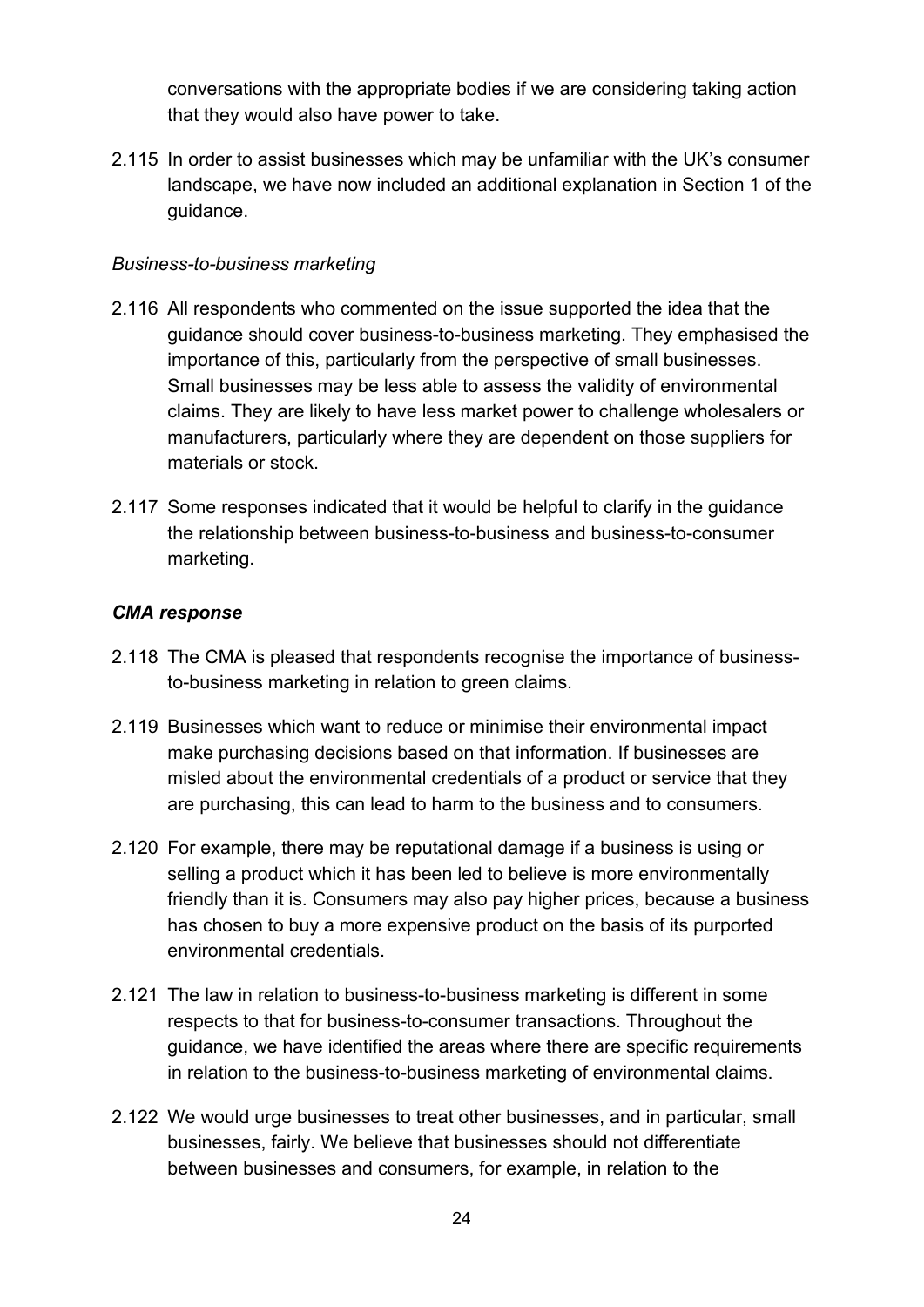misleading omission of information. We have included some additional text in paragraph 2.26 to make this clear.

#### **Overall, is the draft guidance sufficiently clear and helpful for the intended audience?[17](#page-26-0)**

- 2.123 The vast majority of respondents felt that the guidance was clear and helpful for the intended audience.
- 2.124 A small number of respondents felt that the guidance was too long and detailed.

#### *CMA response*

- 2.125 We are pleased that most respondents found the guidance clear and helpful. We are conscious that the guidance applies to a range of businesses, from very large ones with well-resourced compliance teams to micro-businesses which may have a limited understanding of consumer protection law.
- 2.126 As noted in paragraph 1.3, as well as publishing the final guidance, we have also published a video and a short reference guide. [18](#page-26-1) We hope all these will mean that every business can easily understand the requirements of the law and what they must do in order to be less likely to break it.
- 2.127 In the coming months, we will be speaking to businesses of all different types, at every available opportunity. We would particularly encourage trade associations, local enterprise partnerships, Chambers of Commerce, conference organisers and others to get in touch with us, if they think they would be interested in the CMA coming to talk to them, their members or the wider business community about complying with consumer law on environmental claims.

#### **Are there any other comments that you wish to make on the draft guidance?[19](#page-26-2)**

#### *Innovation*

2.128 A number of respondents raised concerns that, if businesses were (or felt) unable to make environmental claims, the incentive for innovating in this area

<span id="page-26-0"></span><sup>17</sup> Consultation document, paragraph 3.8.

<span id="page-26-1"></span><sup>18</sup> <https://greenclaims.campaign.gov.uk/>

<span id="page-26-2"></span><sup>19</sup> Consultation document, paragraph 3.9.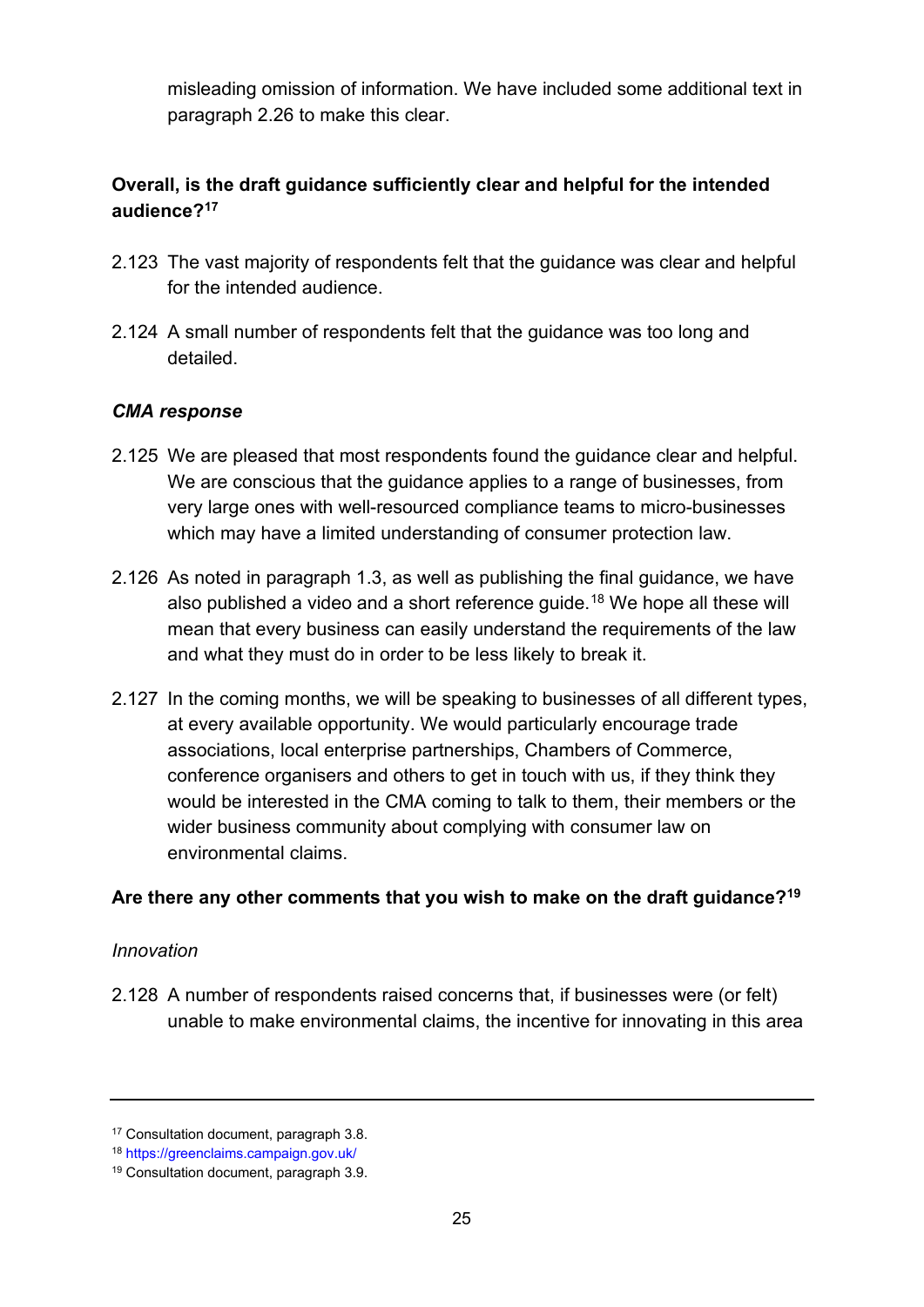would be diminished. Others noted that, in some cases, changes to improve environmental impacts will be incremental.

#### *CMA response*

- 2.129 The CMA recognises the concerns regarding innovation. Indeed, in almost every sector we examine, there are concerns that intervention will lead to a reduction in innovation.
- 2.130 Nothing in this guidance prevents businesses from innovating, both in the development of their products and in how they share information about their environmental impact.
- 2.131 One of our aims in writing this guidance is to give businesses the confidence to tell consumers about the changes they are making.
- 2.132 However, our other aims are to ensure that consumers are not harmed, and that there is a level playing field for businesses. It remains the case that, when communicating any innovations in their products and services, businesses must take care not to mislead consumers.

#### *Northern Ireland*

2.133 A small number of respondents noted that the guidance should provide advice on the requirements of both UK and EU consumer protection law, to ensure that it is relevant to Northern Ireland businesses.

#### *CMA response*

- 2.134 The CMA's intention is that this guidance should apply to businesses across the UK, and to businesses selling to customers in the UK.
- 2.135 At present, UK and EU consumer protection law as it applies to misleading environment claims remains aligned. In the event that this changes, we will review the guidance to ensure that it remains relevant and useful to businesses in Northern Ireland.

#### *Consumer education*

2.136 Several stakeholders highlighted a lack of public understanding of key terms, such as: 'Net Zero', 'carbon-neutral', 'sustainable', 'carbon footprint' and 'zero waste'. This lack of understanding can also make it difficult for businesses to communicate messages to consumers.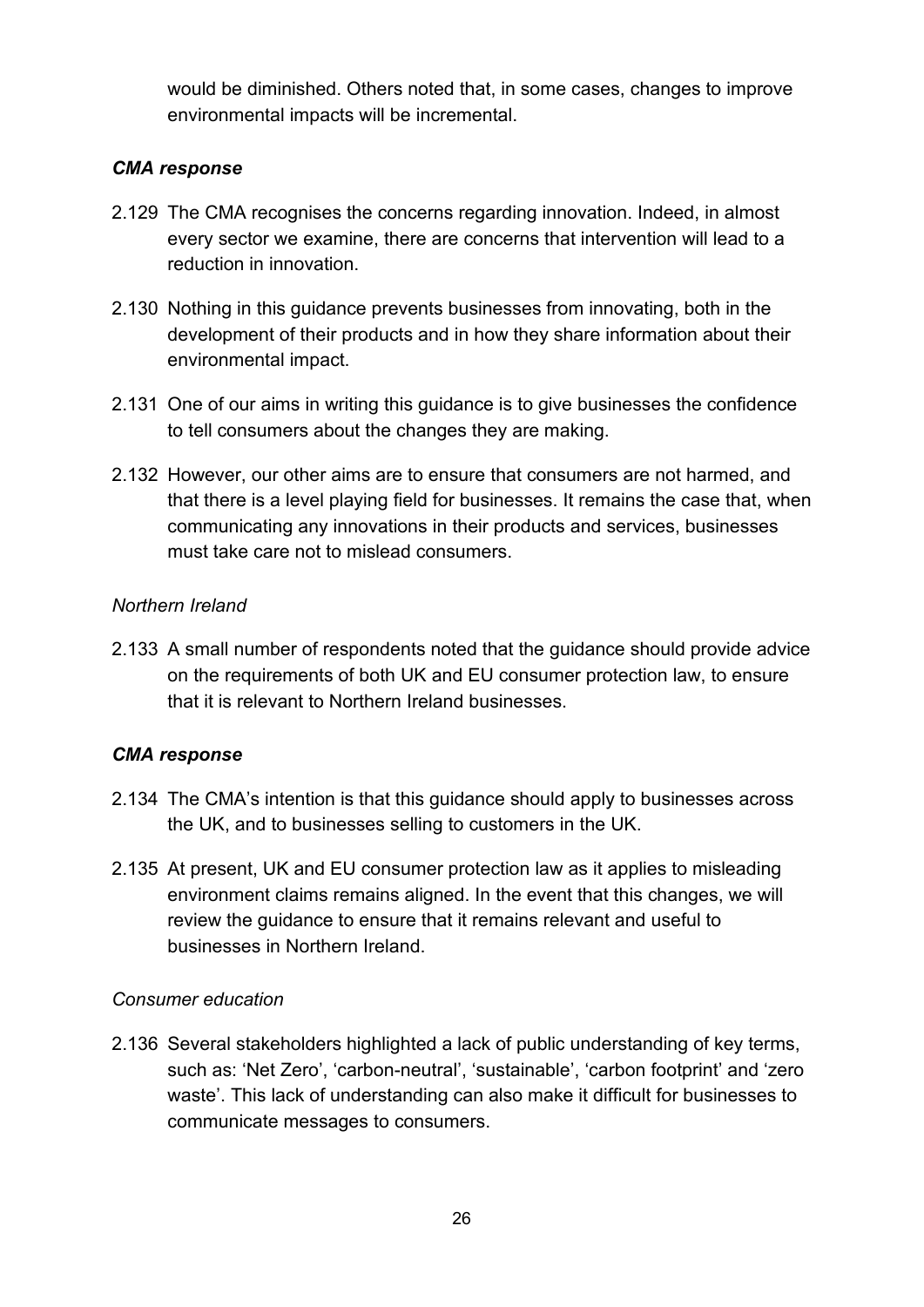#### *CMA response*

- 2.137 The CMA plans to issue some consumer tips on avoiding greenwashing later in the autumn. However, it is clear that wider consumer education is required to ensure not only that consumers understand greenwashing, but also that they understand key terms relating to the environment, climate change, and the race for net zero.
- 2.138 The CMA will continue to work with our partners in the Consumer Protection Partnership to consider how we can best contribute to the effort to improve consumer understanding of these issues.

### **A note on the energy case study**

- 2.139 Case study 3 focuses on the sale and supply of electricity. The CMA worked with Ofgem to develop this case study. The CMA also engaged with BEIS in advance of its recently launched call for information on transparency of carbon content in energy products.[20](#page-28-0)
- 2.140 For the time being, the rules regarding the marketing of energy products remain the same. If the BEIS call for evidence eventually results in changes to these rules, the CMA may update the case study or remove it from the guidance, as appropriate.

<span id="page-28-0"></span><sup>&</sup>lt;sup>20</sup> Further information about the call for evidence can be found on [www.gov.uk:](http://www.gov.uk/) Designing a framework for [transparency of carbon content in energy products: call for evidence.](https://www.gov.uk/government/consultations/designing-a-framework-for-transparency-of-carbon-content-in-energy-products-call-for-evidence)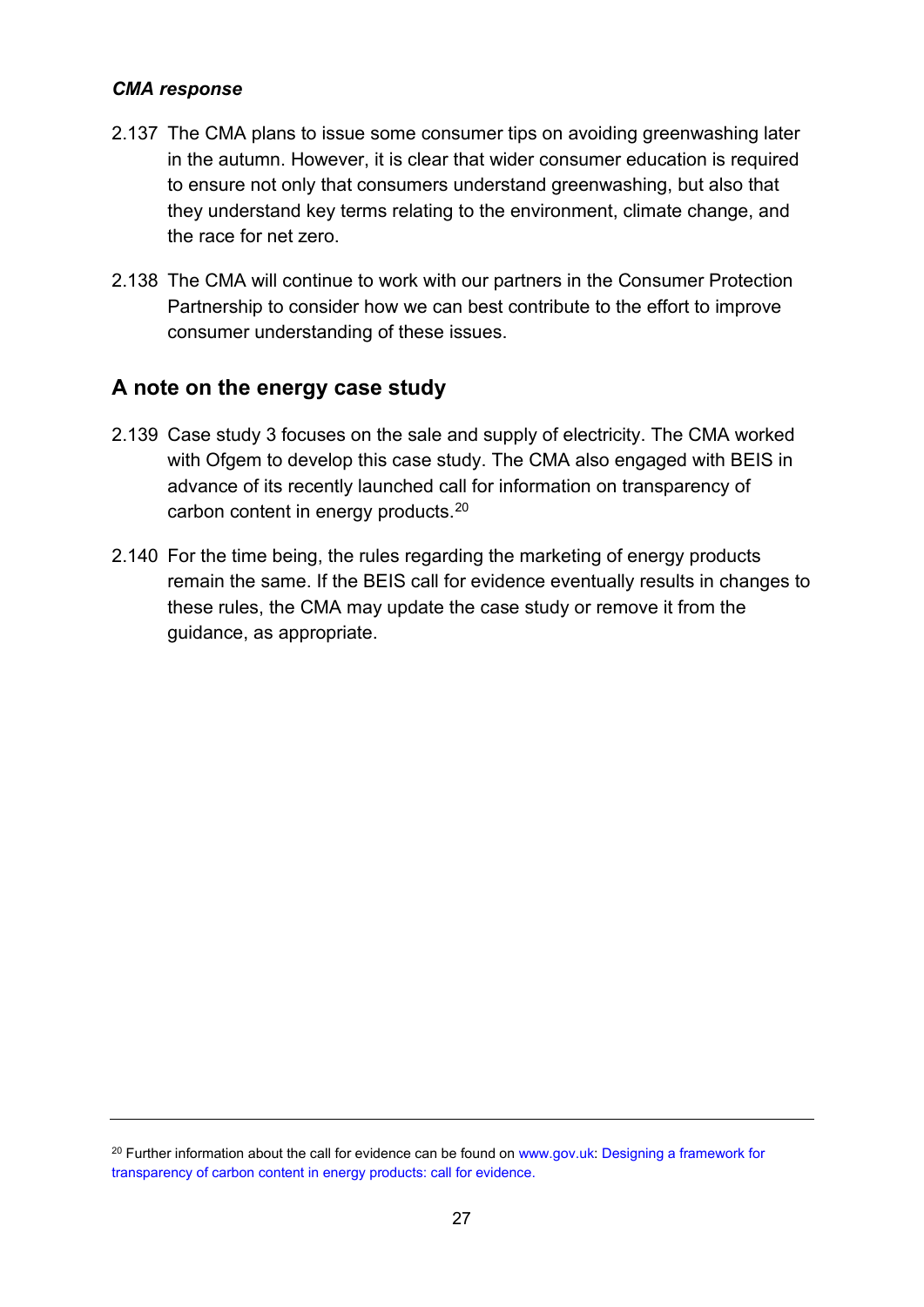# <span id="page-29-0"></span>**3. List of respondents**

Stakeholders that submitted a written response to the consultation and who consented to being named:

Advertising Association Adfree Cities Alupro Advertising Standards Authority ASDA The Vending & Automated Retail Association (AVA) Bio-based and Biodegradable Industries Association (BBIA) Benders Paper Cups Bidfood Catering Supplies Bidfood Foodservice Group British Plastics Federation (BPF) British Retail Consortium (BRC) British Glass Carbon Trust Celebration Packaging Ltd **Centrica** Changing Markets Foundation Citizens Advice **ClientEarth** Compare Ethics Confederation of Paper Industries (CPI) Co-op Consumer and Public Interest Network (CPIN) Cosmetics Toiletry and Perfumery Association (CTPA) Cromwell Polythene Chartered Trading Standards Institute (CTSI) Dairy UK Danone UKI Data & Marketing Association (DMA) Dart Products Europe **Ecosurety** EDF eGreen International Limited **Essity** Euro Packaging UK Ltd Fairtrade Foundation Food and Drink Federation (FDF) Fibre Trace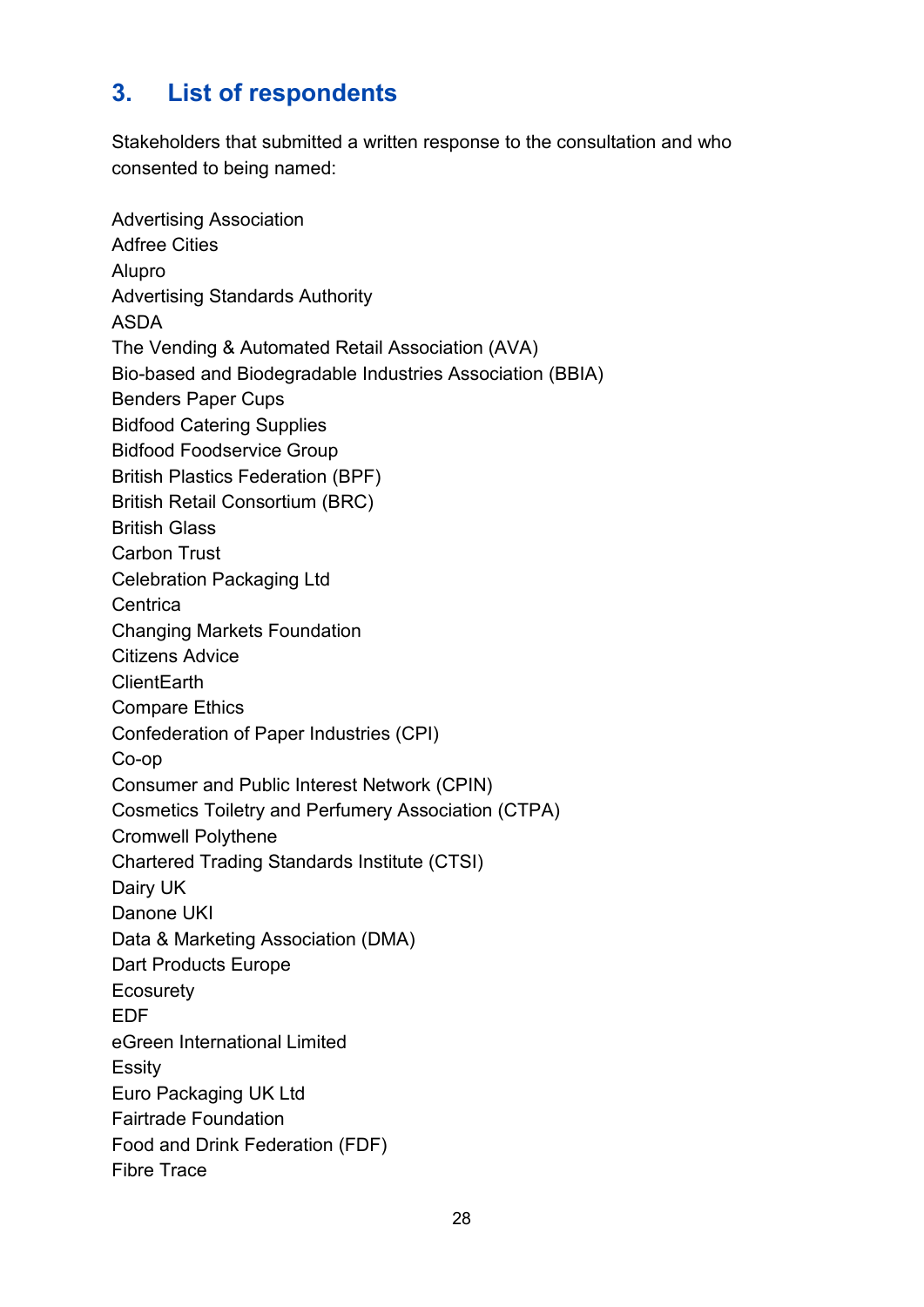Foodservice Packaging Association (FPA) Gafbros LTD Good Energy Global Organic Textile Standard (GOTS) Go-Pak Highland Council Trading Standards Industry Council for Packaging and the Environment (INCPEN) Influence Map James Cropper PLC Lifescape Project Marks and Spencer Metal Packaging Manufacturers Association The International Natural and Organic Cosmetic Association (NATRUE) Nestle New Weather Institute No7 Beauty Company Not1Bean Oatly UK Ombudsman Services On-Pack recycling Label (OPRL) OVO Energy Pactiv Evergreen Papercraft Ltd Policy Hub Possible **Regalzone** The Association for Renewable Energy and Clean Technology Reckitt **RECOUP** Royal Mail Royal Society of Chemistry SC Johnson The Society of Chief Officers of Trading Standards in Scotland (SCOTSS) Scottish Water Scottish Power Social Market Foundation Society of Motor Manufacturers and Traders (SMMT) Sovereign Partners Ltd Stanstead Airport Watch techUK Textile Recycling Association The Nappy Alliance The Packaging Federation